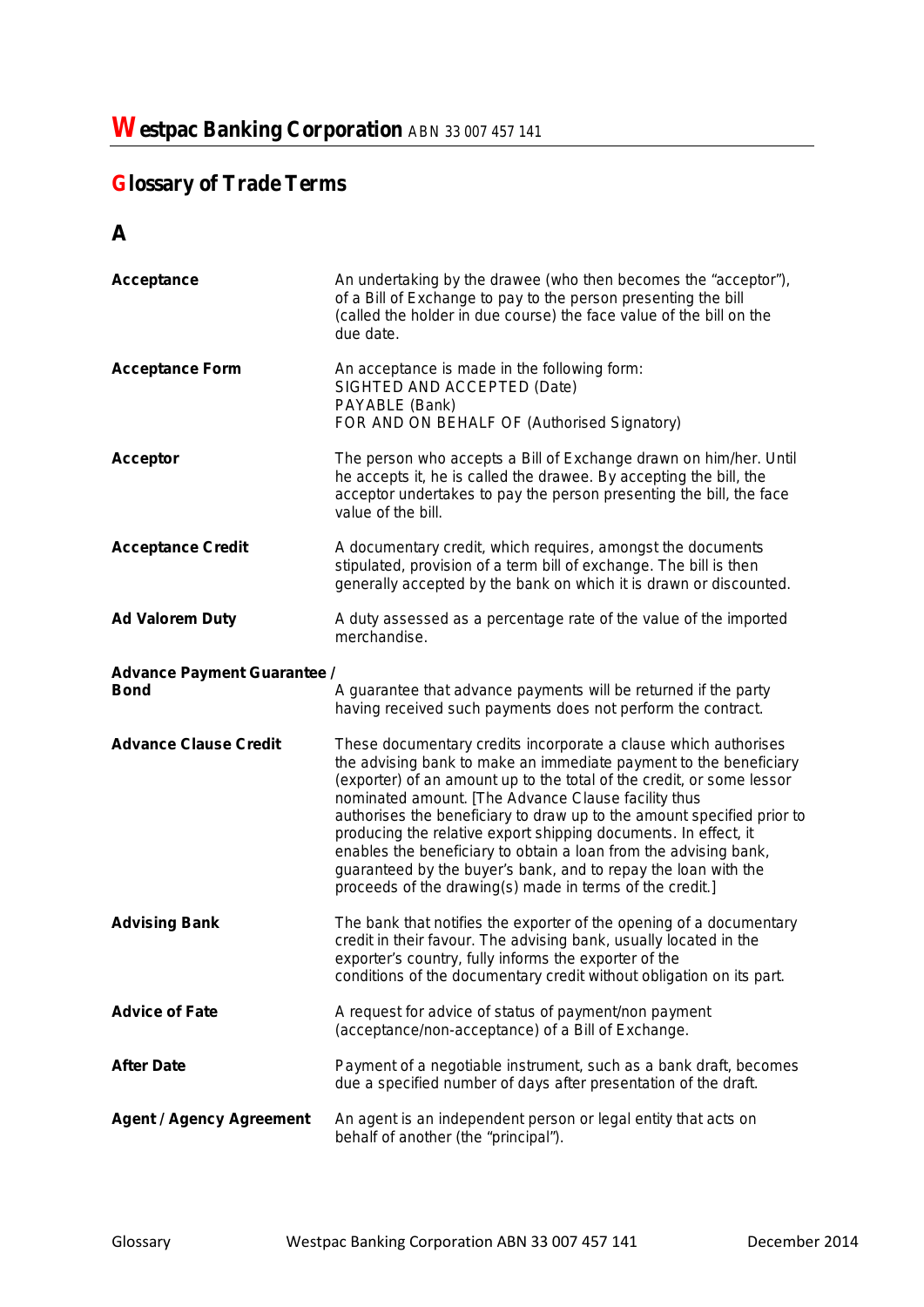| Air Waybill / Air Consignment<br><b>Note</b>                | Document which acknowledges receipt by an air transport<br>company of goods dispatched by air. Normally completed in triplicate<br>with a copy each for the Consignor, Consignee and the Carrier. An<br>Air Waybill is not a document of title to goods in the<br>same manner as a Bill of Lading.                                                                                                                                                                                                  |
|-------------------------------------------------------------|-----------------------------------------------------------------------------------------------------------------------------------------------------------------------------------------------------------------------------------------------------------------------------------------------------------------------------------------------------------------------------------------------------------------------------------------------------------------------------------------------------|
| <b>Applicant</b>                                            | Normally the buyer or importer who applies (thus, the applicant), to a<br>bank, for a documentary credit in favour of the beneficiary, the seller<br>or exporter.                                                                                                                                                                                                                                                                                                                                   |
| <b>Appreciation</b>                                         | A rise in the value of a currency in terms of foreign currencies or<br>gold.                                                                                                                                                                                                                                                                                                                                                                                                                        |
| <b>AQIS</b>                                                 | Australian Quarantine and Inspection Service.                                                                                                                                                                                                                                                                                                                                                                                                                                                       |
| <b>Assignment of Proceeds</b>                               | The process of assigning proceeds or part proceeds of a negotiation<br>or claim under an export documentary credit by the negotiating bank<br>on behalf of the beneficiary (exporter) to a third party (usually the<br>supplier of the goods).                                                                                                                                                                                                                                                      |
| <b>ATA Carnet</b>                                           | "Admission Temporaire/Temporary Admission". An international<br>customs document for the temporary duty-free admission of goods<br>into a country for display, demonstration or similar purpose. System<br>is administrated by the IBCC.                                                                                                                                                                                                                                                            |
| <b>Austrade</b>                                             | The Australian Trade Commission - the Federal Government's<br>export and investment facilitation agency.                                                                                                                                                                                                                                                                                                                                                                                            |
| Aval (Avalisation of a Bill)                                | A bank's guarantee to honour payment of a Bill of Exchange. An<br>irrevocable, unconditional promise to pay on the due date. The use of<br>avals is common in the practice of forfaiting.                                                                                                                                                                                                                                                                                                           |
| В                                                           |                                                                                                                                                                                                                                                                                                                                                                                                                                                                                                     |
| <b>Back to Back (or Head and</b><br><b>Counter) Credits</b> | A documentary credit (counter) taken out by an importer to allow<br>purchase of goods required to meet a sale covered under an<br>original (head) credit. Under this type of arrangement, the first<br>credit can be offered in support of security to the importers bank.<br>As applicant for the second credit (counter), the importer is<br>responsible for reimbursing the bank for payment made under it,<br>regardless of whether or not he is paid as a seller under the<br>original credit. |
| <b>Banker's Acceptance</b>                                  | A Bill of Exchange accepted by a bank usually for the purpose of<br>financing a sale of goods to or by the bank's customer. The bill<br>may be drawn by an exporter on the importer's bank and be sold<br>on the open market at a discount.                                                                                                                                                                                                                                                         |
| <b>Bank to Bank Payment</b>                                 | A transfer of funds between remitter and beneficiary via the<br>banking system.                                                                                                                                                                                                                                                                                                                                                                                                                     |
| <b>Barter</b>                                               | The direct exchange of goods and/or services for other goods<br>and/or services without the use of money and without the<br>involvement of a third party.                                                                                                                                                                                                                                                                                                                                           |
| <b>Basis Points</b>                                         | 100 basis points are equal to 1%.                                                                                                                                                                                                                                                                                                                                                                                                                                                                   |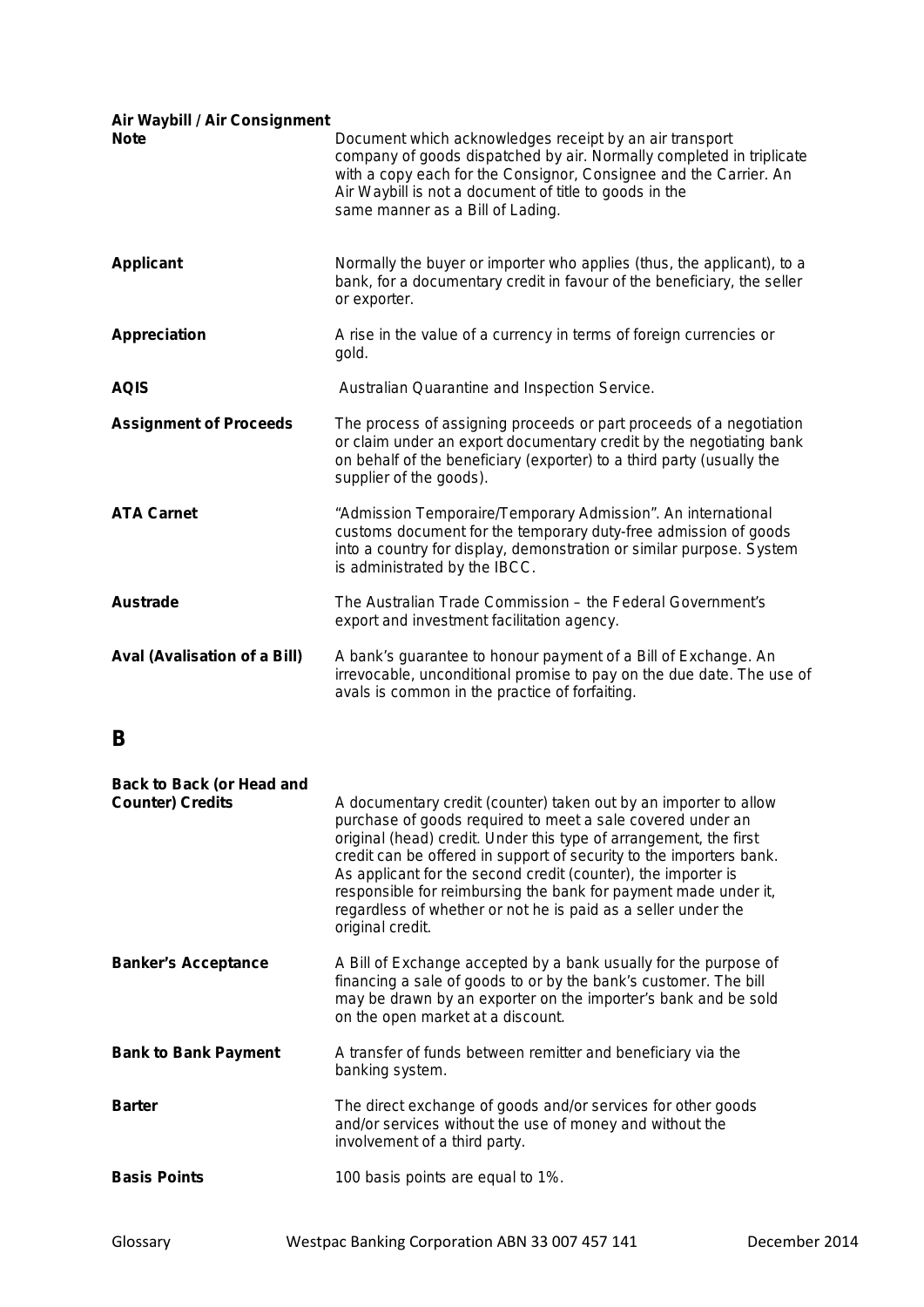| <b>Beneficiary</b>              | Normally the seller or exporter in whose favour the documentary<br>credit has been established.                                                                                                                                                                                                                                                                                                                                                                                                                                                                                                                                                                                                                                                                                                                                                                                                                                    |
|---------------------------------|------------------------------------------------------------------------------------------------------------------------------------------------------------------------------------------------------------------------------------------------------------------------------------------------------------------------------------------------------------------------------------------------------------------------------------------------------------------------------------------------------------------------------------------------------------------------------------------------------------------------------------------------------------------------------------------------------------------------------------------------------------------------------------------------------------------------------------------------------------------------------------------------------------------------------------|
| <b>Bid (buying) Rate</b>        | Exchange rate at which foreign exchange dealers are prepared to<br>buy foreign exchange in the market from other dealers, and at<br>which potential sellers are therefore able to sell foreign exchange<br>to those dealers.                                                                                                                                                                                                                                                                                                                                                                                                                                                                                                                                                                                                                                                                                                       |
| <b>Bid / Tender Bond</b>        | Provides an assurance of the intention of the party submitting a<br>tender (i.e. the principal) to sign a contract if his tender is<br>accepted.                                                                                                                                                                                                                                                                                                                                                                                                                                                                                                                                                                                                                                                                                                                                                                                   |
| <b>Bill of Exchange</b>         | Defined by the Bills of Exchange Act as:<br>"An unconditional order in writing, addressed by one person to<br>another, signed by the person giving it, requiring the person to<br>whom it is addressed to pay on demand, or at a fixed or<br>determinable future time, a sum certain in money to or to the<br>order of, a specified person, or to bearer".<br>A bill is signed by the drawer and addressed to a drawee, who<br>becomes the acceptor by writing his name across the face of the<br>bill. The person to whom the bill is payable is referred to as the<br>payee.<br>A Bill of Exchange is a negotiable instrument.                                                                                                                                                                                                                                                                                                   |
| <b>Bill of Lading</b>           | Receipt issued by a shipowner or his agent incorporating a<br>contract setting out the rights and obligations of a shipping<br>company in transporting goods by sea. It specifies the name of<br>the ship, the port and destination of the ship, the goods and the<br>consignee. In some instances, a Bill of Lading could cover goods<br>transported by more than one means e.g. sea, rail, etc.<br>A Bill of Lading is not automatically a negotiable instrument, but it<br>does possess a certain similarity to a negotiable instrument<br>insofar that it is drawn "to the order" of the person named; it may<br>be endorsed and transferred by delivery thereby giving the<br>transferee right to the goods. Delivery of the goods is made upon<br>the surrender of one valid "negotiable copy" of the bill of lading<br>fully endorsed. All other copies are then rendered void.<br>A Bill of Lading is a document of title. |
| <b>Bill of Lading Guarantee</b> | A letter usually from an importer to the shipping company in which<br>the importer undertakes to indemnify the shipping company<br>against the consequences of delivering goods without production<br>of a Bill of Lading. The importers letter of undertaking usually<br>requires the prior endorsement or guarantee by his bankers<br>before it is acceptable to the shipping company who will then<br>release the goods - see Trade Guarantees.                                                                                                                                                                                                                                                                                                                                                                                                                                                                                 |
| <b>Blank Endorsement</b>        | An endorsement in blank specifies no endorsee and a bill so<br>endorsed becomes payable to bearer and may be negotiated by<br>delivery.<br>When a bill has been endorsed in blank, any holder may convert<br>the blank endorsement into a special endorsement by writing<br>above the endorser's signature a direction to pay the bill to the<br>order of himself, or some other person.                                                                                                                                                                                                                                                                                                                                                                                                                                                                                                                                           |
| <b>BOLERO</b>                   | Electronic platform for the transmission of all trade documents<br>developed by SWIFT and TT Club as owners.                                                                                                                                                                                                                                                                                                                                                                                                                                                                                                                                                                                                                                                                                                                                                                                                                       |
| <b>Bond Warrant</b>             | The document of title to goods being held in bond storage.                                                                                                                                                                                                                                                                                                                                                                                                                                                                                                                                                                                                                                                                                                                                                                                                                                                                         |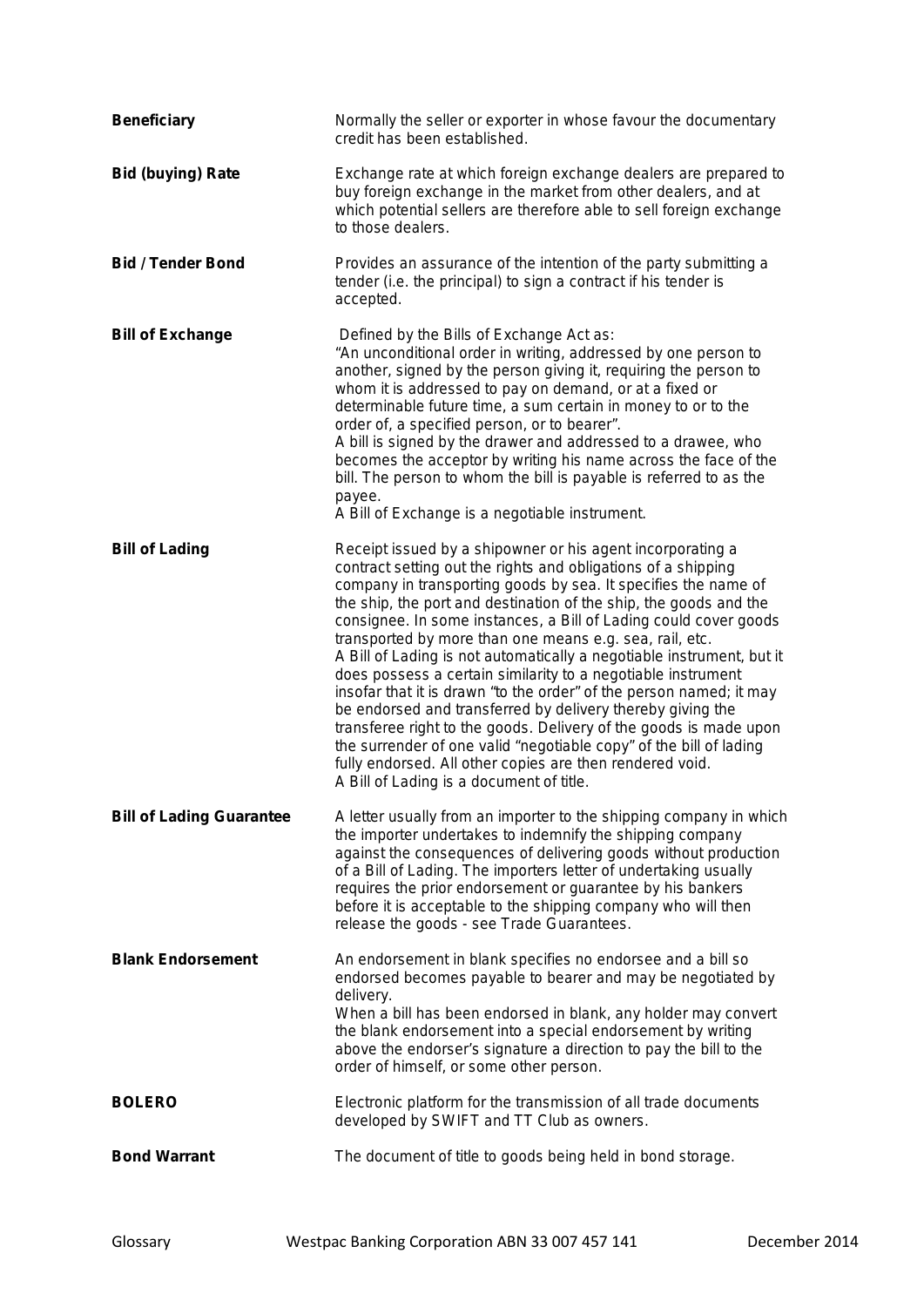| <b>Bonded Goods</b>                    | Goods held in store under customs control after removal from<br>wharf or airport pending payment of import duty. Goods are said<br>to be "in bond" and may be re-exported from bond without<br>payment of duty. Insurance may be taken out over the goods held<br>in bond; this is referred to as "Bonding and Insurance". |
|----------------------------------------|----------------------------------------------------------------------------------------------------------------------------------------------------------------------------------------------------------------------------------------------------------------------------------------------------------------------------|
| C                                      |                                                                                                                                                                                                                                                                                                                            |
| <b>CAD</b>                             | Cash against documents.                                                                                                                                                                                                                                                                                                    |
| Call                                   | A demand for payment under a loan or guarantee.                                                                                                                                                                                                                                                                            |
| <b>CAP</b>                             | A structure using an option that results in the setting of a<br>maximum interest/foreign exchange rate on a liability.                                                                                                                                                                                                     |
| <b>Case of Need</b>                    | The drawer of a bill, and any endorser, may insert therein the<br>name of a party to whom the holder may resort in case of need,<br>i.e. in case the bill is dishonoured by non-acceptance or non-<br>payment.<br>Such a party is called the referee in case of need.                                                      |
| <b>Cash Against Documents</b><br>(CAD) | Indicates invoice amount to be paid by the buyer/importer at sight<br>on presentation of relative commercial documents e.g. Bill of<br>Lading, insurance certificate etc.                                                                                                                                                  |
| <b>Certificate of Origin</b>           | Certificate given by the exporter certifying the origin of either the<br>materials or production of goods being shipped.                                                                                                                                                                                                   |
| <b>Certificate of Inspection</b>       | A document certifying the quality, quantity and/or price of a given<br>shipment of goods. May involve the buyer stipulating an<br>independent inspection agency.                                                                                                                                                           |
| <b>CFR</b>                             | Cost and Freight - see Incoterms.                                                                                                                                                                                                                                                                                          |
| <b>Charter Party</b>                   | A contract under which a charterer agrees to rent/hire the use of a<br>ship or part of a ship from a shipowner. The charterer will, in some<br>cases, be empowered to issue their own Bills of Lading, known as<br>Charter Party Bills of Lading, subject to the conditions of the<br>original charter party contract.     |
| <b>CIF</b>                             | Cost, Insurance and Freight - see Incoterms.                                                                                                                                                                                                                                                                               |
| <b>CIP</b>                             | Carriage and Insurance Paid to (named point) – see Incoterms.                                                                                                                                                                                                                                                              |
| <b>Clean Bills</b>                     | Bills of Exchange (drafts, cheques etc.) drawn payable overseas<br>and which are not accompanied by commercial documents.                                                                                                                                                                                                  |
| <b>Clean Bills of Lading</b>           | A Bill of Lading indicating that the goods were received in<br>apparent good condition. A clean bill is one that contains no<br>notations of defect, damage or loss and signed by the carrier or<br>it's authorised representative or agent.                                                                               |
| Collar                                 | A simultaneous purchase and sale of an option with different<br>strike prices.                                                                                                                                                                                                                                             |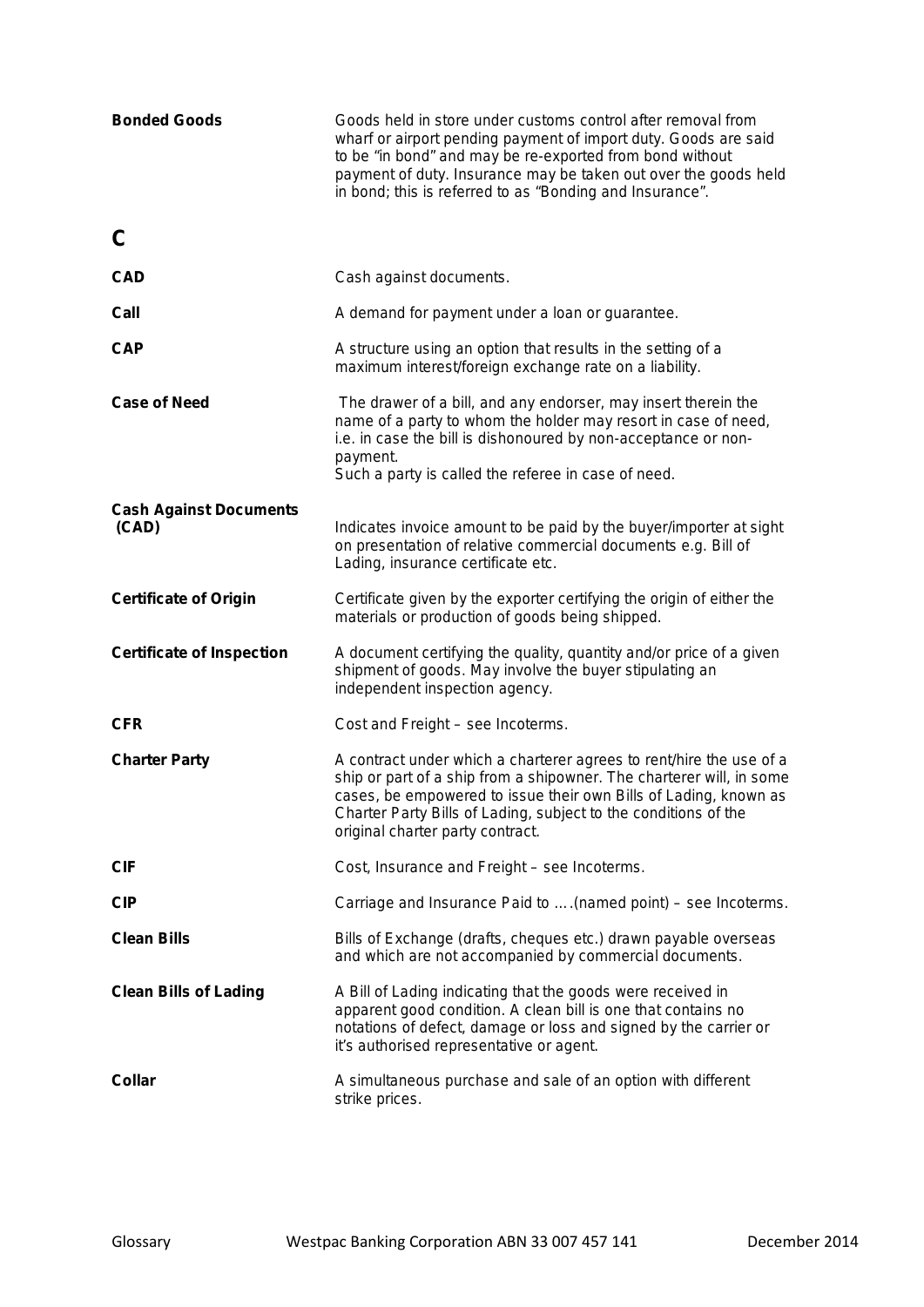| <b>Collection of a Bill</b>                    | Where an exporter hands a Bill of Exchange, which may be<br>accompanied by documents, to his bank, together with<br>instructions as to the manner in which they are to be made<br>available to the importer through a bank in the buyer's country.                                                                                                                                                                                                                                                                                                                  |
|------------------------------------------------|---------------------------------------------------------------------------------------------------------------------------------------------------------------------------------------------------------------------------------------------------------------------------------------------------------------------------------------------------------------------------------------------------------------------------------------------------------------------------------------------------------------------------------------------------------------------|
| <b>Collecting Bank</b>                         | Is any bank, other than the remitting bank, involved in processing<br>the collection.                                                                                                                                                                                                                                                                                                                                                                                                                                                                               |
| <b>Commercial Invoice</b>                      | The basic document of international trade containing a record of<br>the transaction between the seller (exporter) and buyer (importer)<br>containing description of goods, price, discounts, quantities and<br>delivery and payment terms.                                                                                                                                                                                                                                                                                                                          |
| Confirmation of a<br><b>Documentary Credit</b> | If the local bank is agreeable to add its confirmation, it will add its<br>own separate engagement (normally under authority from issuing<br>bank) to the credit and by its engagement it undertakes that<br>correct drawings under the credit will be honoured. Thus the local<br>bank adds to the credit its own backing in addition to that of the<br>issuing bank. This undertaking is provided upon payment of a<br>confirmation fee.                                                                                                                          |
| <b>Confirming Bank</b>                         | The bank, which, upon authorisation or request of the issuing<br>bank, adds its confirmation to the documentary credit.                                                                                                                                                                                                                                                                                                                                                                                                                                             |
| <b>Consignment</b>                             | This is a method of financing trade. When goods are shipped on a<br>consignment basis, related shipping documents are dispatched<br>either directly to the importer or through his bank, which will be<br>instructed to deliver them, free of payment, against a simple form<br>of receipt undertaking payment when the merchandise is sold, or<br>within a specified time.<br>Payment is usually made when the goods are sold, or within a<br>specified time thereafter, and title to the goods remains with the<br>exporter until they are sold by the consignee. |
| <b>Consignee</b>                               | The intended receiver of a cargo shipment.                                                                                                                                                                                                                                                                                                                                                                                                                                                                                                                          |
| <b>Consular Invoice</b>                        | A specifically printed invoice which is completed by the exporter<br>and presented to the Consul of the country of import for stamping<br>and signature.                                                                                                                                                                                                                                                                                                                                                                                                            |
| <b>Correspondent Bank</b>                      | Formal relationships which is established between an overseas<br>bank and a domestic bank to facilitate international banking<br>transactions.                                                                                                                                                                                                                                                                                                                                                                                                                      |
| Cost and Freight (C & F)                       | The seller/exporter of goods must pay the cost and freight<br>necessary to bring the goods to the named destination but the risk<br>of loss or damage to the goods, as well as of any cost increases,<br>is transferred from the seller to the buyer/importer when the goods<br>pass the ships rail in the port of shipment. Any insurance premium<br>becomes the care of the buyer/importer - see Incoterms.                                                                                                                                                       |
| Countertrade                                   | Includes barter, buy-back, counterpurchase, offset requirements,<br>and swaps relating to exporters commitments to take products<br>from the importers or from their respective countries in full or part<br>payment for their exports.                                                                                                                                                                                                                                                                                                                             |
| <b>Cross Rate</b>                              | In calculating a spot or future price between two currencies,<br>reference to their respective quotations in a third currency<br>determines the cross rate.                                                                                                                                                                                                                                                                                                                                                                                                         |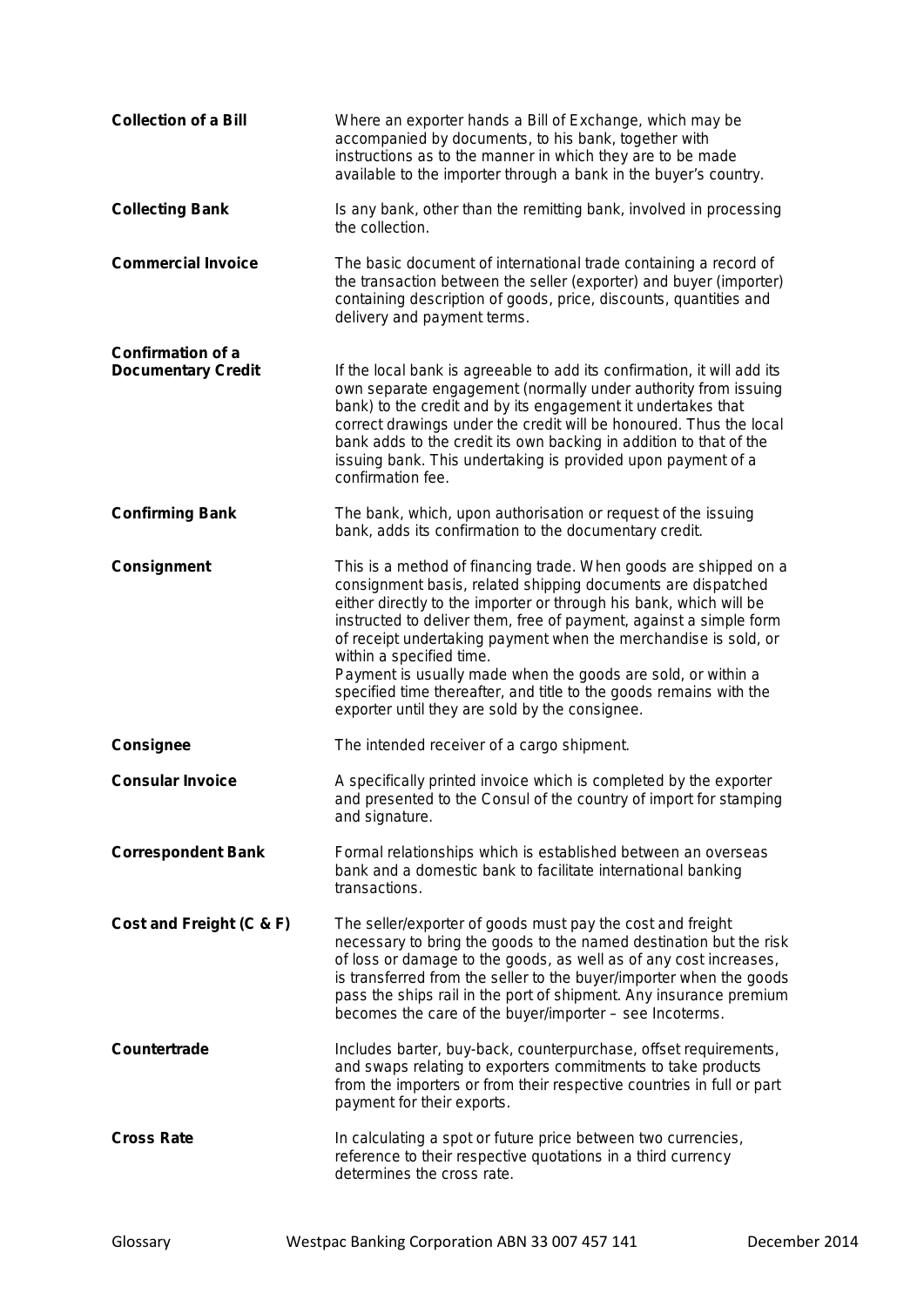| <b>Currency Option</b> | A Foreign Currency Option gives the holder the right but not the<br>obligation, to buy or sell a currency on or before a future date, at a<br>specified price in return for a premium.                                                                                                                                                                                                                                                            |
|------------------------|---------------------------------------------------------------------------------------------------------------------------------------------------------------------------------------------------------------------------------------------------------------------------------------------------------------------------------------------------------------------------------------------------------------------------------------------------|
| <b>Currency Swap</b>   | A transaction in which the two counterparties' exchange specific<br>amounts of two different currencies at the outset and repays over<br>time according to a predetermined rule which reflects interest<br>rates and possibly amortisation of principal. The payment flows in<br>currency swaps, (in which payments are based on fixed interest<br>rates in each currency) are generally like those of spot and<br>forward currency transactions. |
| <b>Customs Broker</b>  | Licensed agent or broker whose function is to handle the process<br>of clearing goods though customs for importers.                                                                                                                                                                                                                                                                                                                               |
| <b>Customs Duty</b>    | Tax levied by the government on goods crossing their borders,<br>usually a tax imposed on imports.                                                                                                                                                                                                                                                                                                                                                |
|                        | <b>Customs / Forwarding Agent</b> A Customs Agent is one specialising in clearance of imports<br>through local customs authorities.<br>A Forwarding Agent is one specialising in arrangements covering<br>the physical movement of goods to overseas.<br>Both tasks may be carried out by the one agent.                                                                                                                                          |

**D** 

| <b>DDP</b>             | Delivered Duty Paid - see Incoterms.                                                                                                                                                                                                                                                                                                                                                                                                               |
|------------------------|----------------------------------------------------------------------------------------------------------------------------------------------------------------------------------------------------------------------------------------------------------------------------------------------------------------------------------------------------------------------------------------------------------------------------------------------------|
| <b>DDU</b>             | Delivered Duty Unpaid - see Incoterms.                                                                                                                                                                                                                                                                                                                                                                                                             |
| <b>Dealing</b>         | The buying and selling of foreign currencies in the foreign<br>exchange markets of the world.                                                                                                                                                                                                                                                                                                                                                      |
| <b>Deck Cargo</b>      | Goods shipped on the deck of a ship rather than in its holds. Due<br>to the additional risks involved with deck cargo, traders often<br>stipulate that cargo may not be carried on deck.                                                                                                                                                                                                                                                           |
| <b>DEQ</b>             | Delivered Ex Quay - see Incoterms.                                                                                                                                                                                                                                                                                                                                                                                                                 |
| <b>DES</b>             | Delivered Ex Ship - see Incoterms.                                                                                                                                                                                                                                                                                                                                                                                                                 |
| <b>Demand Draft</b>    | A Bill of Exchange payable at sight or on demand.                                                                                                                                                                                                                                                                                                                                                                                                  |
| <b>Demurrage</b>       | The extra charges paid to a shipowner or carrier when a specified<br>period for loading/unloading is exceeded.                                                                                                                                                                                                                                                                                                                                     |
| <b>Depreciation</b>    | A decline in the value of a currency in terms of foreign currencies<br>or gold.                                                                                                                                                                                                                                                                                                                                                                    |
| <b>Devaluation</b>     | A downward change in the official parity of an exchange rate from<br>that which it was previously set.                                                                                                                                                                                                                                                                                                                                             |
| <b>Discount a Bill</b> | To discount a bill means to purchase a Bill of Exchange before it<br>is due for payment for the amount estimated to be its value at the<br>date it is bought. The person for whom the bill is discounted<br>remains liable until the bill is paid although the discounter (bank)<br>looks to the acceptor in the first instance should the bill not be<br>paid. When a bill is sold prior to maturity it is also said to be sold<br>at a discount. |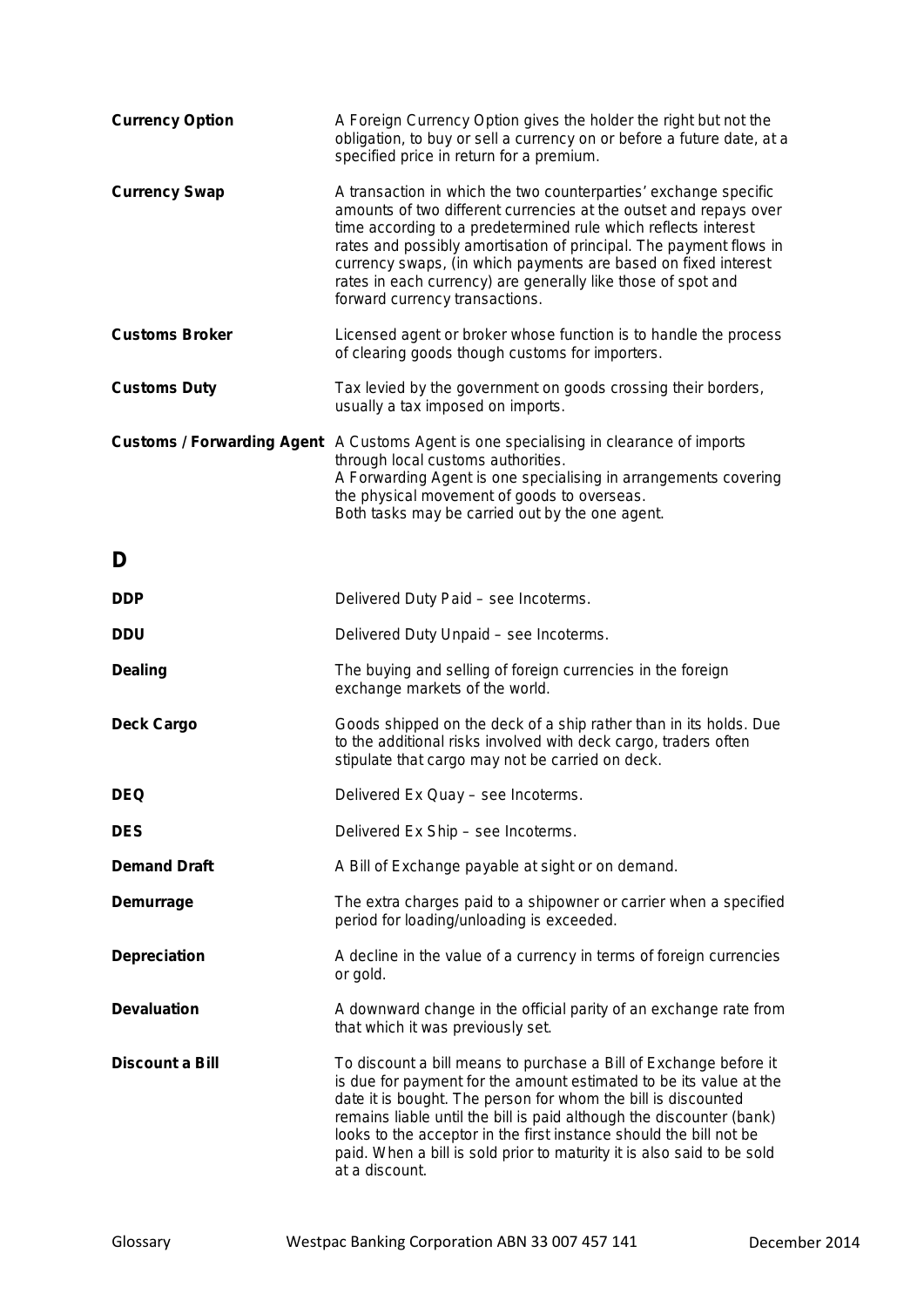| <b>Discount Interest Rate</b>                | Discount refers to the amount of interest for the period of finance<br>deducted from the face value of a term Bill of Exchange or<br>promissory note. A discount rate is the discount expressed as a<br>rate per cent per annum related to the face value of the Bill of<br>Exchange or Promissory Note.                                                                                                                                                                                                                                                                                                                                                                                                                                                                                                                                                                                    |
|----------------------------------------------|---------------------------------------------------------------------------------------------------------------------------------------------------------------------------------------------------------------------------------------------------------------------------------------------------------------------------------------------------------------------------------------------------------------------------------------------------------------------------------------------------------------------------------------------------------------------------------------------------------------------------------------------------------------------------------------------------------------------------------------------------------------------------------------------------------------------------------------------------------------------------------------------|
| <b>Discrepancy</b>                           | Irregularity in trade documentation presented for payment under a<br>documentary credit. The bank will refuse to pay against the<br>documents unless the applicant (buyer) agrees to amend the<br>credit or waive objections to payment under the credit.                                                                                                                                                                                                                                                                                                                                                                                                                                                                                                                                                                                                                                   |
| <b>Documentary Bill</b>                      | A Bill of Exchange drawn payable overseas and accompanied by<br>commercial documents such as Bills of Lading, invoice and<br>insurance papers.                                                                                                                                                                                                                                                                                                                                                                                                                                                                                                                                                                                                                                                                                                                                              |
| <b>Documentary Credit</b><br>- Irrevocable   | An irrevocable documentary credit is a definite undertaking by the<br>issuing bank that the provision for payment, acceptance or<br>negotiation embodied in the credit will be fulfilled, provided all<br>terms and conditions of the credit are met. An irrevocable credit<br>cannot be cancelled or amended without the consent of all parties,<br>thus once he is in possession of an acceptable credit with which<br>he is able to comply fully, an exporter can fulfil the sales order and<br>shipment of goods, secure in the knowledge that this security of<br>payment cannot be withdrawn or varied without his consent and<br>only exceptional circumstances prevailing in the issuing bank's<br>country could frustrate due payment. If the irrevocable credit is<br>also confirmed by a bank, these contingent risks are removed -<br>see Confirmation of a Documentary Credit. |
| <b>Documentary Credit</b><br>- Revocable     | As the name implies, the fundamental difference between this<br>type of instrument and an irrevocable credit is that it can be<br>amended or cancelled by the issuing bank (possibly on request<br>from the applicant), without the consent of the beneficiary.                                                                                                                                                                                                                                                                                                                                                                                                                                                                                                                                                                                                                             |
| <b>Documentary Credit</b><br>- Limit         | A documentary credit limit is the maximum amount for which an<br>importer may have balances outstanding under documentary<br>credits at any one time.                                                                                                                                                                                                                                                                                                                                                                                                                                                                                                                                                                                                                                                                                                                                       |
| <b>Documents Against</b><br>Acceptance (D/A) | The exporter draws a term bill on the overseas buyer and lodges<br>it, together with shipping documents, with instructions to obtain<br>acceptance of the bill and to release the documents against the<br>acceptance. The collecting bank is also instructed to arrange for<br>presentation of the bill for payment on due date to the drawee<br>(importer/buyer) - see Remittance - Documents Against<br>Payment.                                                                                                                                                                                                                                                                                                                                                                                                                                                                         |
| <b>Documents Against</b><br>Payment (D/P)    | The exporter draws a sight bill on the overseas buyer and hands<br>it, together with shipping documents, to his bank with instructions<br>to arrange presentation to the drawee for release of the<br>documents only on payment of the relative bill - see Remittance -<br>Documents Against Acceptance.                                                                                                                                                                                                                                                                                                                                                                                                                                                                                                                                                                                    |
| <b>Document of Title</b>                     | An instrument that enables the holder to deal with the property<br>described in it as if he were the owner e.g. Bill of Lading.                                                                                                                                                                                                                                                                                                                                                                                                                                                                                                                                                                                                                                                                                                                                                             |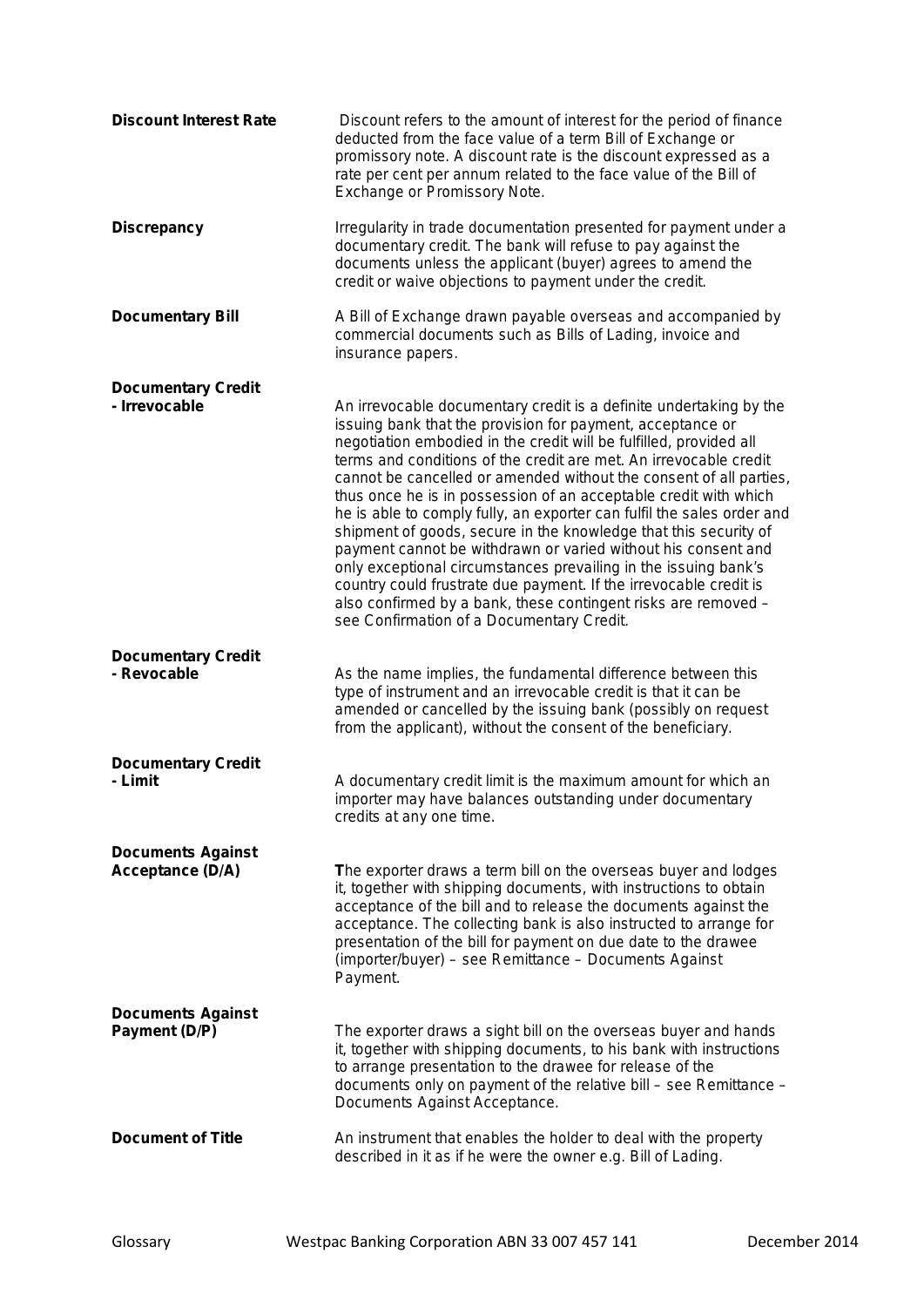| <b>DOCDEX Rules</b>                             | ICC Rules for Documentary Credit Dispute Resolution Expertise.<br>Rules for disputes related to documentary credits.                                                                                                                                                                                                                                                                                                                                                                                                                                                                                                                                                                                                                                                                                                                                                                    |
|-------------------------------------------------|-----------------------------------------------------------------------------------------------------------------------------------------------------------------------------------------------------------------------------------------------------------------------------------------------------------------------------------------------------------------------------------------------------------------------------------------------------------------------------------------------------------------------------------------------------------------------------------------------------------------------------------------------------------------------------------------------------------------------------------------------------------------------------------------------------------------------------------------------------------------------------------------|
| <b>Draft</b>                                    | See Bill of Exchange.                                                                                                                                                                                                                                                                                                                                                                                                                                                                                                                                                                                                                                                                                                                                                                                                                                                                   |
| <b>Drawee</b>                                   | The individual or entity on whom a draft is drawn.                                                                                                                                                                                                                                                                                                                                                                                                                                                                                                                                                                                                                                                                                                                                                                                                                                      |
| <b>Drawer</b>                                   | The individual or entity that issues or signs a draft instructing the<br>drawee to pay a specified sum of money to, or to the order of, a<br>named person (payee) or to bearer.                                                                                                                                                                                                                                                                                                                                                                                                                                                                                                                                                                                                                                                                                                         |
| <b>Due Date</b>                                 | The date on which a bill of exchange or other instrument becomes<br>due and payable.                                                                                                                                                                                                                                                                                                                                                                                                                                                                                                                                                                                                                                                                                                                                                                                                    |
| Е                                               |                                                                                                                                                                                                                                                                                                                                                                                                                                                                                                                                                                                                                                                                                                                                                                                                                                                                                         |
| <b>EFIC</b>                                     | Export Finance and Insurance Corporation - a statutory<br>corporation promoting the export of Australian goods and services<br>by providing finance and insurance to exporters.                                                                                                                                                                                                                                                                                                                                                                                                                                                                                                                                                                                                                                                                                                         |
| <b>Endorsement</b>                              | A writing on the back of an instrument (e.g. Bill of Exchange).<br>It is a means of transference of liability/title of Bill of Exchange, Bill<br>of Lading etc. and the writing need not necessarily be on the back<br>of the instrument to be operative.<br>An endorsement may be:<br>[a] In Blank: where the person to whom the instrument is payable<br>merely signs (endorses) and delivers the instrument to another<br>[b] Special: where the name of the transferee is specified<br>[c] Restrictive: where further transfer of the bill is prohibited or<br>which expresses a mere authority to deal with the bill as directed<br>and not a transfer of ownership thereof<br>[d] Conditional: where the endorsement contains certain<br>conditions<br>[e] Without Recourse: an endorsement having the effect of<br>negotiating a bill but negating the liability of the endorser |
| <b>Euro</b>                                     | Official currency of the participating member states introduced on<br>January 1, 1999. Westpac does not deal in the legacy currency of<br>member countries.                                                                                                                                                                                                                                                                                                                                                                                                                                                                                                                                                                                                                                                                                                                             |
| <b>Exchange Control</b>                         | Government regulations covering the inflow and outflow of foreign<br>exchange or securities.                                                                                                                                                                                                                                                                                                                                                                                                                                                                                                                                                                                                                                                                                                                                                                                            |
| <b>Exchange Rate</b><br>/ Foreign Exchange Rate | The rate which would apply when changing the money (currency)<br>of one country to that of another country.                                                                                                                                                                                                                                                                                                                                                                                                                                                                                                                                                                                                                                                                                                                                                                             |
| <b>EXDOC</b>                                    | Electronic Export Documentation System - AQIS system enabling<br>exporters to obtain export approval and health certification.                                                                                                                                                                                                                                                                                                                                                                                                                                                                                                                                                                                                                                                                                                                                                          |
| <b>EXIT</b>                                     | Export Integration – customs electronic clearance and reporting<br>system for exports administered by Australian Customs Service                                                                                                                                                                                                                                                                                                                                                                                                                                                                                                                                                                                                                                                                                                                                                        |
| <b>Export Credit Insurance</b>                  | Insurance coverage for exporters to protect against commercial<br>and political risks of making an international sale.                                                                                                                                                                                                                                                                                                                                                                                                                                                                                                                                                                                                                                                                                                                                                                  |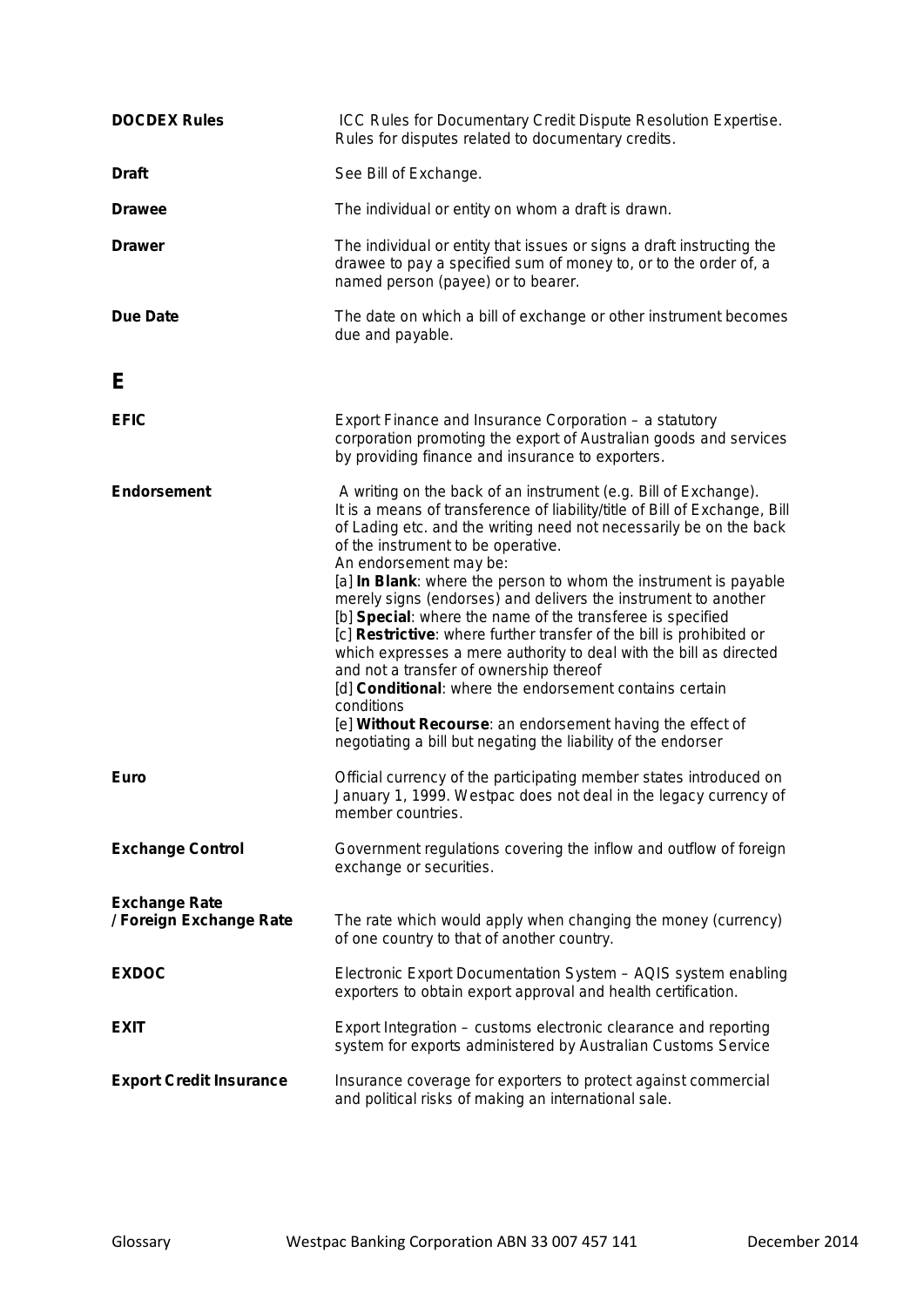| <b>Export Documentary Credit</b><br><b>Negotiated</b> | A bank facility which records the liability for negotiation or<br>purchase of Bill of exchange under export documentary credits<br>which have not been confirmed - see Westpac Banking<br>Corporation.                                                                                                                                                                                                            |
|-------------------------------------------------------|-------------------------------------------------------------------------------------------------------------------------------------------------------------------------------------------------------------------------------------------------------------------------------------------------------------------------------------------------------------------------------------------------------------------|
| F                                                     |                                                                                                                                                                                                                                                                                                                                                                                                                   |
| <b>FAS</b>                                            | Free Alongside Ship - see Incoterms.                                                                                                                                                                                                                                                                                                                                                                              |
| <b>FCA</b>                                            | Free Carrier - see Incoterms.                                                                                                                                                                                                                                                                                                                                                                                     |
| <b>FCL</b>                                            | Full container load - see Incoterms.                                                                                                                                                                                                                                                                                                                                                                              |
| <b>FIATA</b>                                          | International Federation of Freight Forwarders Associations based<br>in Zurich, Switzerland.                                                                                                                                                                                                                                                                                                                      |
| <b>Foreign Exchange</b>                               | The system or process of converting one national currency into<br>another and of transferring money from one country to another.                                                                                                                                                                                                                                                                                  |
| <b>Foreign Currency Account</b>                       | Deposit account expressed in a foreign currency maintained with<br>a domestic bank.                                                                                                                                                                                                                                                                                                                               |
| <b>Forfaiting</b>                                     | The purchase by the forfaiter of an exporter's accounts<br>receivable, which are based on negotiable instruments such as<br>Bill of Exchange and Promissory Notes. In contrast to factoring,<br>forfaiting involves a series of independent, medium to longer term<br>obligations of higher value. The forfaiter purchases the bills on a<br>non-recourse basis and assumes the commercial and political<br>risk. |
| <b>Forward Deal</b>                                   | An agreement to buy or sell foreign currency against the local<br>currency or another foreign currency for value on a date more<br>than two business days from date of deal.                                                                                                                                                                                                                                      |
| <b>Forward Exchange Contract</b><br>(FEC)             | An agreement entered into between customer and his bank<br>wherein customer agrees to buy or sell foreign currency from or to<br>his bank for delivery at an agreed future date.                                                                                                                                                                                                                                  |
| <b>Forward Margin</b>                                 | The premium or discount on forward exchanges against spot<br>exchanges.                                                                                                                                                                                                                                                                                                                                           |
| <b>Forward Discount</b>                               | The term applied to a foreign currency which is less expensive to<br>trade forward than for spot settlement. A forward discount favours<br>the buyer of the foreign currency.                                                                                                                                                                                                                                     |
| <b>Forward Premium</b>                                | The term applied to a foreign currency which is more expensive to<br>trade forward than for spot settlement. A forward premium favours<br>the seller of a foreign currency.                                                                                                                                                                                                                                       |
| Free On Board [FOB]                                   | A shipping term, which applies, when the goods are placed on<br>board a ship by the seller at the port of shipment named in the<br>sales contract. The risk of loss of, or damage to, the goods is<br>transferred from the seller to the buyer when the goods pass the<br>ships rail. Freight charges and any insurance premium then<br>becomes the care of the overseas buyer/importer - see<br>Incoterms.       |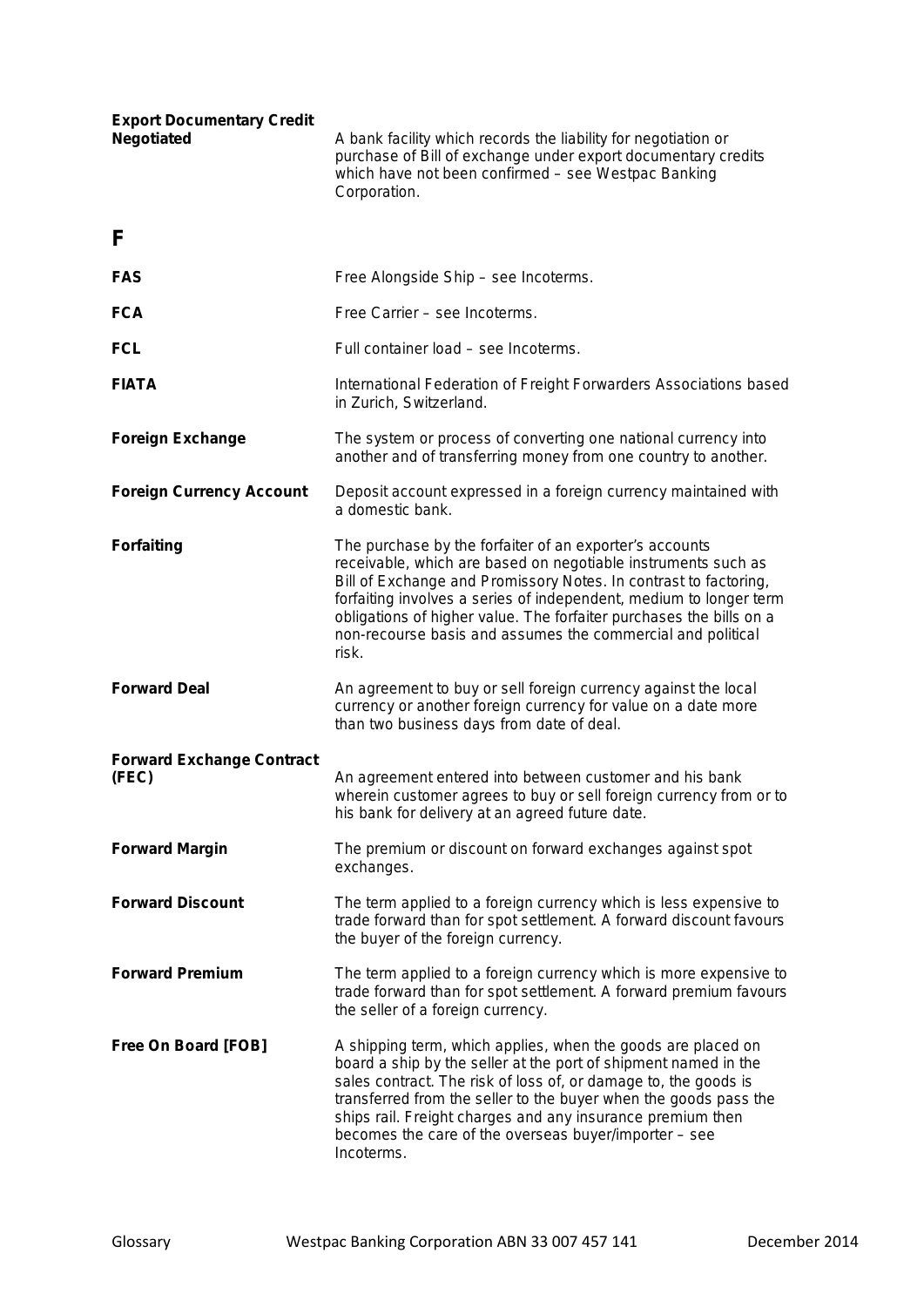| <b>Freight Forwarder</b>    | Assembles and consolidates small shipments into a single lot and<br>assumes, in some cases, full responsibility for transportation of<br>the goods from point of receipt to point of destination.                                                                                                                                                                                                                                                                                                                                                                                                                                                                                                                                                                                                                           |
|-----------------------------|-----------------------------------------------------------------------------------------------------------------------------------------------------------------------------------------------------------------------------------------------------------------------------------------------------------------------------------------------------------------------------------------------------------------------------------------------------------------------------------------------------------------------------------------------------------------------------------------------------------------------------------------------------------------------------------------------------------------------------------------------------------------------------------------------------------------------------|
| <b>Futures Contract</b>     | A contract for future delivery of a commodity, currency or security<br>on a specific date. In contrast to forward contracts, futures<br>contracts are for standard quantities and for standard periods of<br>time and are primarily traded on exchanges such as the Sydney<br>Futures Exchange.                                                                                                                                                                                                                                                                                                                                                                                                                                                                                                                             |
| G                           |                                                                                                                                                                                                                                                                                                                                                                                                                                                                                                                                                                                                                                                                                                                                                                                                                             |
| Н                           |                                                                                                                                                                                                                                                                                                                                                                                                                                                                                                                                                                                                                                                                                                                                                                                                                             |
| <b>Hague Rules</b>          | International Convention for the Unification of Certain Rules<br>relating to Bills of Lading - Brussels Convention of 1924 - a set of<br>rules for international transport contained in an international treaty<br>first published in 1924 and subsequently implemented by most<br>trading nations.                                                                                                                                                                                                                                                                                                                                                                                                                                                                                                                         |
| <b>Hague-Visby Rules</b>    | Set of rules amending the Hague rules, published in 1968, which<br>have not been implemented by as many countries as their<br>predecessor Hague Rules.                                                                                                                                                                                                                                                                                                                                                                                                                                                                                                                                                                                                                                                                      |
| <b>Holder</b>               | The payee or endorsee of a Bill of Exchange or Promissory Note<br>who is in possession of it, or the bearer thereof.                                                                                                                                                                                                                                                                                                                                                                                                                                                                                                                                                                                                                                                                                                        |
| <b>Holder in Due Course</b> | A holder who takes a bill, complete and regular on the face of it,<br>under the following conditions:<br>(a) that he becomes the holder of it before it was overdue, and<br>without notice that it has been previously dishonoured, if such<br>was the case, and;<br>(b) that he took the bill in good faith and for value, and that at the<br>time the bill was negotiated to him, he had no notice of any<br>defect in the title of the person who negotiated it<br>Until the contrary is proved, every holder is deemed to be a holder<br>in due course. This applies to all holders except the original payee<br>as it has been held that he cannot be a holder in due course.<br>The rights of a holder in due course are not affected when the<br>acceptor or other party has been induced to sign the bill by fraud. |
| <b>House Air Waybill</b>    | A transport document issued by an air freight consolidator.                                                                                                                                                                                                                                                                                                                                                                                                                                                                                                                                                                                                                                                                                                                                                                 |
| <b>House Bill of Lading</b> | A Bill of Lading issued by a freight forwarder. Often covers a<br>consignment of parcels from various shippers that has been<br>grouped or consolidated by the forwarder.                                                                                                                                                                                                                                                                                                                                                                                                                                                                                                                                                                                                                                                   |
|                             |                                                                                                                                                                                                                                                                                                                                                                                                                                                                                                                                                                                                                                                                                                                                                                                                                             |
| <b>IATA</b>                 | International Air Transport Association, air transport industry<br>association and issuer of standard air waybill form.                                                                                                                                                                                                                                                                                                                                                                                                                                                                                                                                                                                                                                                                                                     |
| <b>IBCC</b>                 | International Bureau of Chambers of Commerce - an ICC<br>administered network of national, local and municipal chambers of<br>commerce charged with administration of ATA Carnet system for<br>temporary duty-free admission of industrial/commercial samples.                                                                                                                                                                                                                                                                                                                                                                                                                                                                                                                                                              |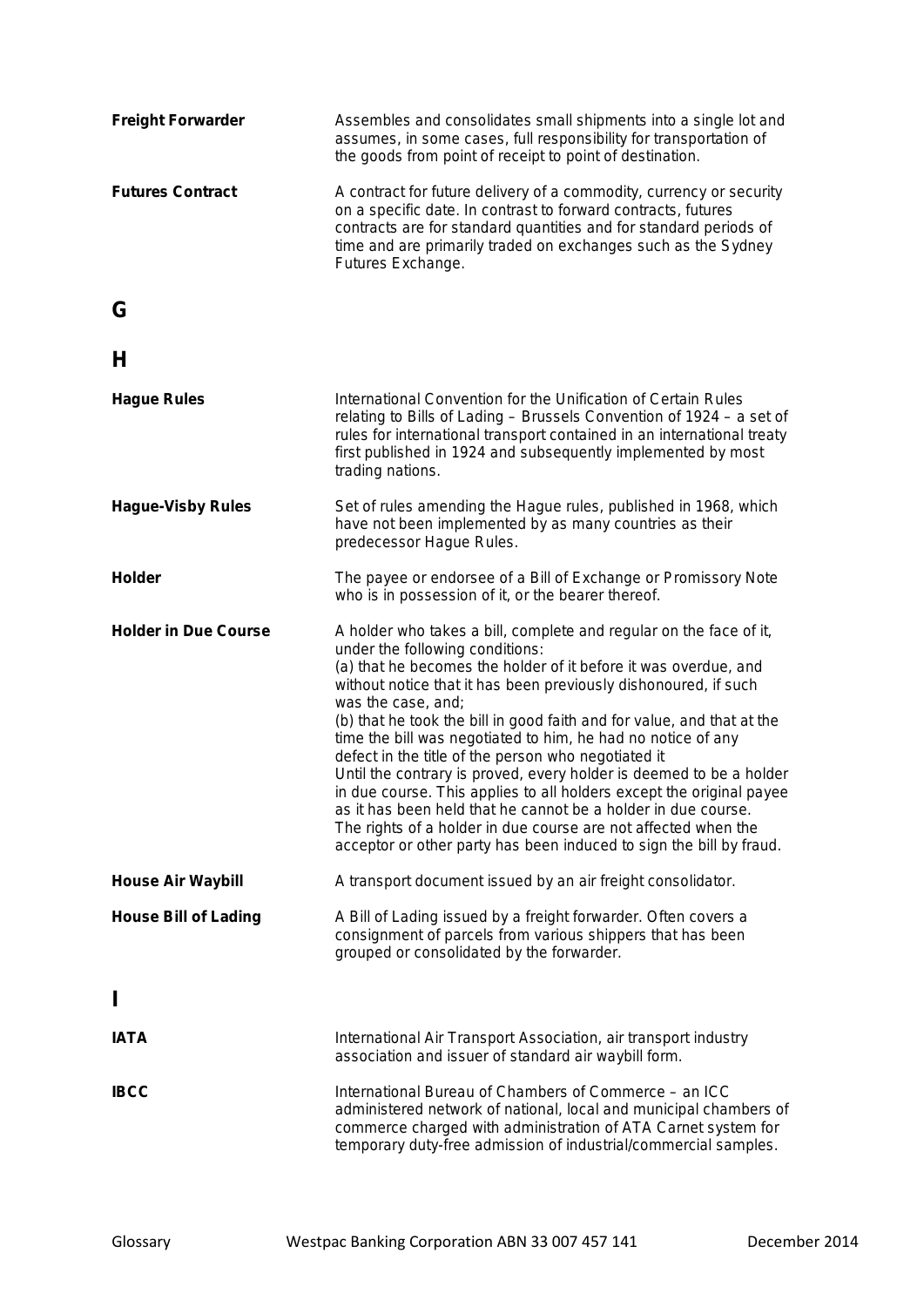| <b>ICC</b>                                                  | International Chamber of Commerce, the world business<br>organisation, headquartered in Paris, France.                                                                                                                                                                                                                                                                                                                                                                                                                                                                                                                                                              |
|-------------------------------------------------------------|---------------------------------------------------------------------------------------------------------------------------------------------------------------------------------------------------------------------------------------------------------------------------------------------------------------------------------------------------------------------------------------------------------------------------------------------------------------------------------------------------------------------------------------------------------------------------------------------------------------------------------------------------------------------|
| <b>Indemnity</b>                                            | A form of contract when a person (who thereby becomes primarily<br>liable), undertakes to compensate another for loss he may suffer<br>as a result of a transaction with a third party.                                                                                                                                                                                                                                                                                                                                                                                                                                                                             |
| <b>Instrument</b>                                           | A formal legal document in writing e.g. bill of exchange                                                                                                                                                                                                                                                                                                                                                                                                                                                                                                                                                                                                            |
| Incoterms 2010                                              | A set of 13 internationally standard trade terms which allows the<br>parties to designate a point at which the costs and risks of<br>transport are precisely divided between the seller and buyer.<br>Since the last revision in 2000, much has changed in global trade.<br>Cargo security is now at the forefront of the transportation agenda for<br>many countries. In addition, the United States' Uniform Commercial<br>Code was revised in 2004, resulting in a deletion of US shipment and<br>delivery terms. The latest version of the Incoterms rules will reflect<br>these changes and others. Incoterms 2010 will come into effect on<br>January 1 2011. |
| <b>Institute Clauses</b>                                    | Standard international transport insurance clauses published by<br>the Institute of London Underwriters. The Institute Cargo Clauses<br>are 3 sets of clauses providing different levels of protection. The<br>"A" clauses correspond to the general notion which is commonly<br>referred to as "all risks" coverage, while clauses "B" and "C"<br>indicate a lower level of coverage and a greater number of<br>exclusions.                                                                                                                                                                                                                                        |
| <b>Internet</b>                                             | Worldwide, publicly available, communication and information<br>network.                                                                                                                                                                                                                                                                                                                                                                                                                                                                                                                                                                                            |
| <b>Issuing bank</b>                                         | The bank which establishes a documentary credit at the request<br>of the buyer, in favour of the beneficiary (the seller/exporter). Also<br>known as the buyer's bank or opening bank.                                                                                                                                                                                                                                                                                                                                                                                                                                                                              |
| L                                                           |                                                                                                                                                                                                                                                                                                                                                                                                                                                                                                                                                                                                                                                                     |
| Letter of credit                                            | See Documentary Credit.                                                                                                                                                                                                                                                                                                                                                                                                                                                                                                                                                                                                                                             |
| <b>Lodgement Instructions</b>                               | The written instructions from a customer which constitutes the<br>bank's authority to act in respect of collection of proceeds on<br>customer's behalf.                                                                                                                                                                                                                                                                                                                                                                                                                                                                                                             |
| Μ                                                           |                                                                                                                                                                                                                                                                                                                                                                                                                                                                                                                                                                                                                                                                     |
| Main / Spread                                               | The difference between the buying and selling rates of a foreign<br>exchange quotation or between the borrowing and lending rates in<br>deposits.                                                                                                                                                                                                                                                                                                                                                                                                                                                                                                                   |
| <b>Marine Bill of Lading</b><br>(also Ocean Bill of Lading) | See Bill of Lading.                                                                                                                                                                                                                                                                                                                                                                                                                                                                                                                                                                                                                                                 |
| <b>Marine Insurance</b>                                     | Insurance covering international transport of goods. Marine<br>insurance can be provided either in terms of a specific policy or<br>certificate or by open cover under which the insurer covers an<br>indefinite number of future shipments and declares each shipment<br>to the insurer as they are made.<br>Policy terms can include:<br>• Average – loss or damage                                                                                                                                                                                                                                                                                               |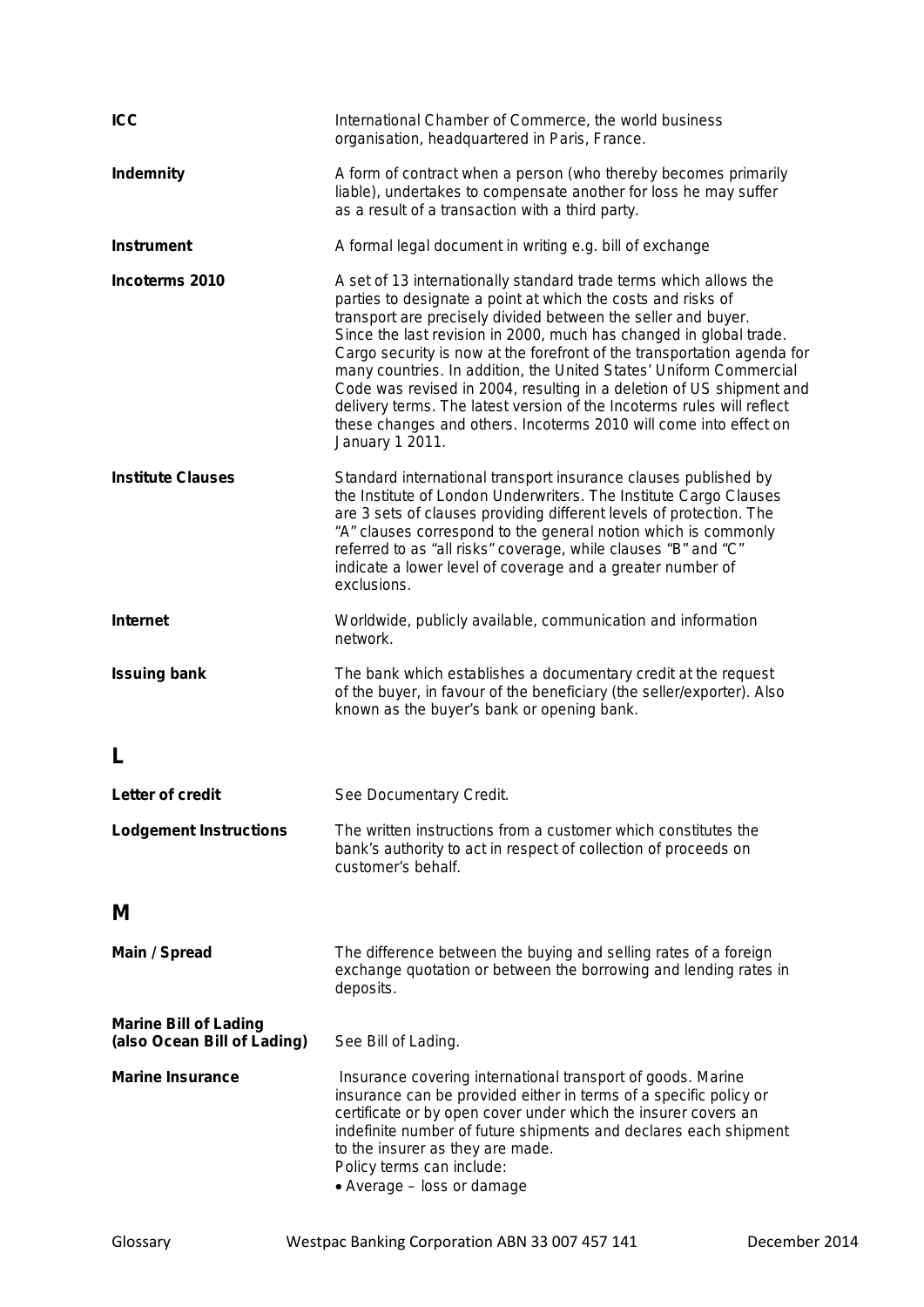|                                                                        | • General average – loss occurring when extraordinary<br>measures are taken to preserve the safety of the vessel<br>• Particular average – partial loss or damage; loss to an<br>individual cargo interest rather than entire vessel<br>• With Average (WA) or With Particular Average (WPA) -<br>coverage of partial loss provided the claim amounts to at least<br>3% of the cargo's insured value<br>• Free of Particular Average (FPA) – coverage does not include<br>partial loss; a very restrictive form of policy                                                                       |
|------------------------------------------------------------------------|-------------------------------------------------------------------------------------------------------------------------------------------------------------------------------------------------------------------------------------------------------------------------------------------------------------------------------------------------------------------------------------------------------------------------------------------------------------------------------------------------------------------------------------------------------------------------------------------------|
| <b>Master Arrangement</b>                                              | Form used by importers and exporters processing trade<br>transactions requiring access to multiple trade facilities. Allows<br>company to authorise individual employees to sign for product or<br>service - see Westpac Banking Corporation.                                                                                                                                                                                                                                                                                                                                                   |
|                                                                        | Medium Term Supplier Credit Medium term (1 to 5 years) trade financing for overseas buyers of<br>Australian goods through discounting of negotiations under<br>confirmed export documentary credits - see Westpac Banking<br>Corporation.                                                                                                                                                                                                                                                                                                                                                       |
| <b>Multimodal Transport Bill of</b><br>Lading                          | Bill of Lading used for carriage whenever there are at least two<br>different forms of transport, such as shipping by rail and by sea.                                                                                                                                                                                                                                                                                                                                                                                                                                                          |
| N                                                                      |                                                                                                                                                                                                                                                                                                                                                                                                                                                                                                                                                                                                 |
| <b>NCV</b>                                                             | No commercial value.                                                                                                                                                                                                                                                                                                                                                                                                                                                                                                                                                                            |
| <b>Negotiable Instrument</b>                                           | A negotiable instrument is one which, by the custom of trade,<br>passes from hand to hand by delivery so as to give a bona fide<br>holder for value, a good title to the instrument notwithstanding that<br>the transferor may have had defective title.<br>The characteristics of negotiable instruments are:<br>(a) The title of them passes by mere delivery, or where necessary<br>by endorsement followed by delivery<br>Westpac Banking Corporation ABN 33 007 457 141<br>Glossary 11 March 2002<br>(b) No notice of such transfer need be given to the party liable on<br>the instrument |
|                                                                        | (c) A holder in due course can sue in his own name<br>(d) A holder in due course does not take the instrument subject to<br>equities and in fact may obtain a better title than the transferor<br>Bills of Exchange, Cheques and Promissory Notes are three kinds<br>of negotiable instruments.                                                                                                                                                                                                                                                                                                 |
| <b>Negotiate a Bill</b>                                                | For these purposes, synonymous to the "discount" of a bill.                                                                                                                                                                                                                                                                                                                                                                                                                                                                                                                                     |
| <b>Non Business Day</b>                                                | A non-business day means any Saturday or Sunday or any bank<br>holiday (not being part holiday) and includes in respect of any<br>bank premises every day on which those premises are not<br>opened for business.                                                                                                                                                                                                                                                                                                                                                                               |
| <b>Non-Circumvention</b><br><b>Non-Disclosure Agreements</b><br>[NCND] | A type of contract sometimes requested by international brokers<br>or middlemen in order to prevent buyers from dealing directly with<br>suppliers.                                                                                                                                                                                                                                                                                                                                                                                                                                             |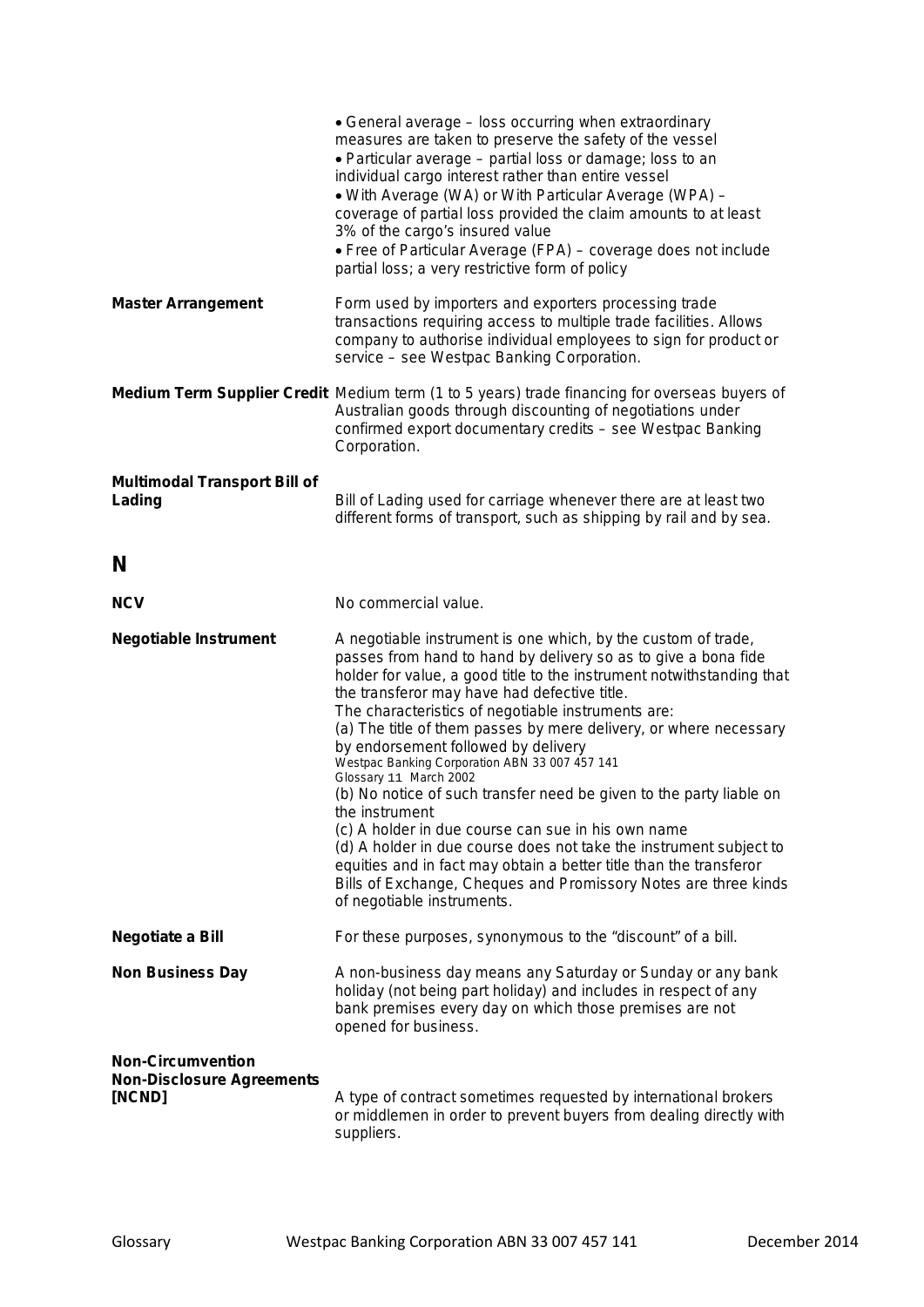| <b>Notary Public</b>                   | A public officer whose chief duties are certifying deeds and<br>documents, noting and protesting Bills of Exchange etc.                                                                                                                                                                                                                                                                                                                            |
|----------------------------------------|----------------------------------------------------------------------------------------------------------------------------------------------------------------------------------------------------------------------------------------------------------------------------------------------------------------------------------------------------------------------------------------------------------------------------------------------------|
| <b>Noting</b>                          | A minute or memorandum made by a Notary Public on a Bill of<br>Exchange which has been dishonoured. The Bills of Exchange<br>Act instructs that noting be done within 48 hours of dishonour.<br>It consists of his initials, his charges and the date. In the case of a<br>Bill of Exchange drawn and payable outside of Australasia, it is<br>preparatory to a formal protest.                                                                    |
| <b>Nostro Account</b>                  | A bank account held by a local bank with its foreign correspondent<br>bank, in the currency of that foreign country.                                                                                                                                                                                                                                                                                                                               |
| O                                      |                                                                                                                                                                                                                                                                                                                                                                                                                                                    |
| <b>Ocean Bill of Lading</b>            | Marine Bill of Lading.                                                                                                                                                                                                                                                                                                                                                                                                                             |
| <b>Offered (Selling) Rate</b>          | Exchange rate at which dealers are prepared to sell foreign<br>exchanges in the market and at which potential buyers are<br>therefore able to buy foreign exchanges from those dealers.                                                                                                                                                                                                                                                            |
| <b>Open Account</b>                    | A method of settling payments for trade transactions. The supplier<br>ships the required goods to the buyer who, after receiving and<br>checking the related shipping documents, credits the suppliers<br>account in his books with the invoice amount.<br>The account is then settled periodically, say monthly, by the buyer<br>sending a bank draft, or arranging through his bank a telegraphic<br>remittance in favour of his overseas party. |
| Outright                               | The purchase or sale of foreign currency for delivery at any<br>forward date beyond two working days ahead.                                                                                                                                                                                                                                                                                                                                        |
| <b>Overdue (Bill of Exchange)</b>      | A Bill of Exchange is said to be overdue when the time for its<br>payment has passed, or if it is a bill payable on demand when it<br>appears to have been in circulation for an unreasonable length of<br>time as defined by the Bills of Exchange Act.                                                                                                                                                                                           |
|                                        |                                                                                                                                                                                                                                                                                                                                                                                                                                                    |
| Par                                    | Is the term applied when the forward price of the purchase or sale<br>of foreign currency is the same as the spot price.                                                                                                                                                                                                                                                                                                                           |
| <b>Performance Bond /</b><br>Guarantee | A safeguard against the party to whom the commercial contract is<br>awarded failing to meet an obligation under such a contract,<br>which, by its nature, normally requires a period of time for<br>completion.                                                                                                                                                                                                                                    |
| Point / Pip                            | The last decimal place of an exchange rate quotation.                                                                                                                                                                                                                                                                                                                                                                                              |
| <b>Post-shipment Finance</b>           | Finance required for the period of time after goods have been<br>shipped before payment is received by the exporter.                                                                                                                                                                                                                                                                                                                               |
| Prepayment                             | Paying for goods at the time the order is placed and prior to<br>receipt of the goods.<br>When prepaying, the importer carries all the risk. They are placing<br>implicit faith in the supplier to fulfil the terms of the contract.                                                                                                                                                                                                               |
| <b>Pre-shipment Finance</b>            | Financing of goods whilst in the manufacturing/collation stage.                                                                                                                                                                                                                                                                                                                                                                                    |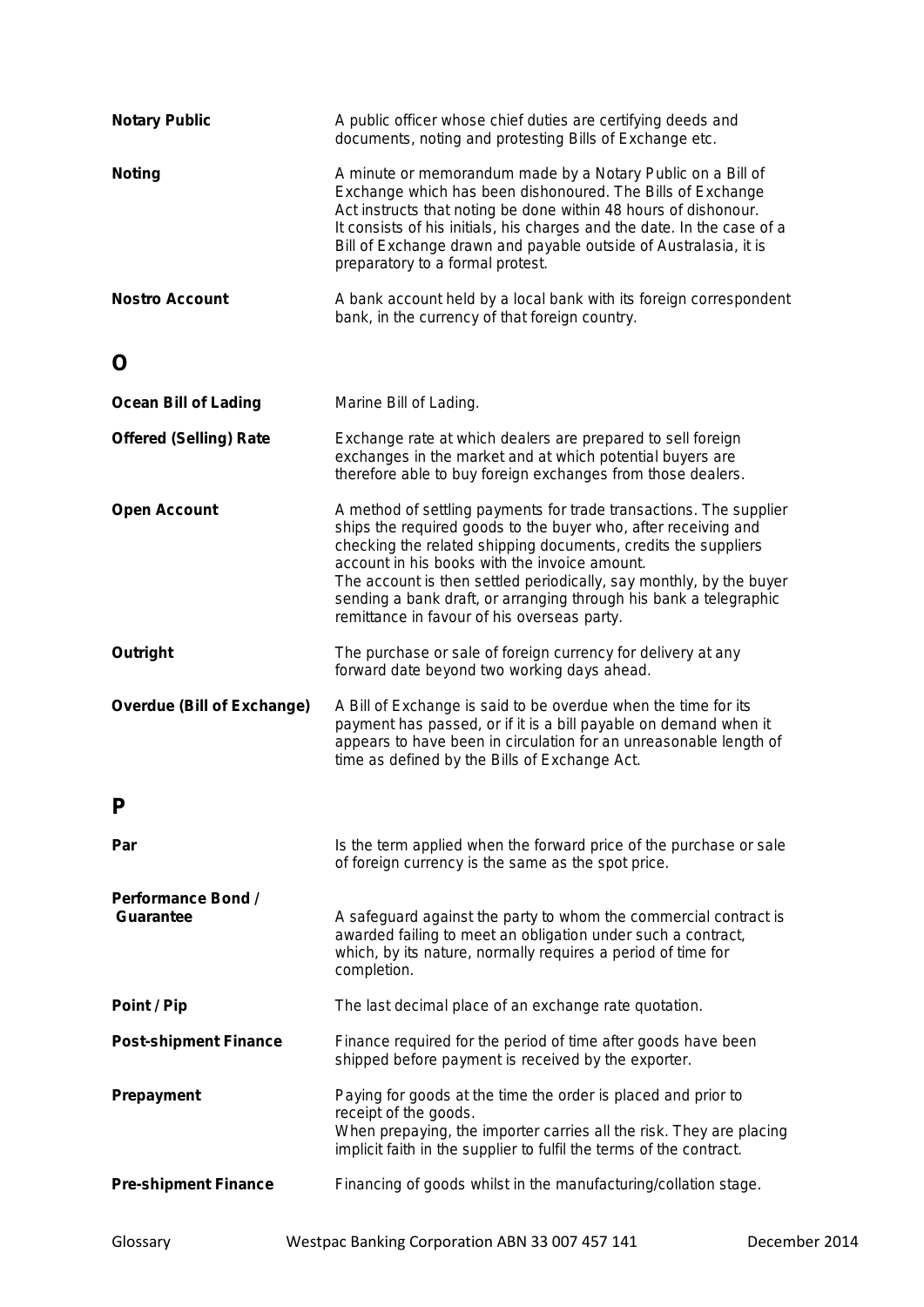| <b>Presentation</b>         | The act of presenting a Bill of Exchange for acceptance and<br>payment.                                                                                                                                                                                                                                                                                                                                                                                                                                                                                                                                                                                                                  |
|-----------------------------|------------------------------------------------------------------------------------------------------------------------------------------------------------------------------------------------------------------------------------------------------------------------------------------------------------------------------------------------------------------------------------------------------------------------------------------------------------------------------------------------------------------------------------------------------------------------------------------------------------------------------------------------------------------------------------------|
| <b>Presenting Bank</b>      | The collecting bank making presentation (of the collection) to the<br>drawee.                                                                                                                                                                                                                                                                                                                                                                                                                                                                                                                                                                                                            |
| <b>Principal</b>            | The party (exporter) entrusting the handling of a collection to a<br>bank.                                                                                                                                                                                                                                                                                                                                                                                                                                                                                                                                                                                                               |
| <b>Pro Forma Invoice</b>    | A sample invoice provided by an exporter prior to a sale or<br>shipment of merchandise, informing the buyer of the price,<br>description and quantities of goods offered.                                                                                                                                                                                                                                                                                                                                                                                                                                                                                                                |
| <b>Promissory Note</b>      | An unconditional order in writing, made by one person to another,<br>signed by the maker engaging to pay on demand, or at a fixed or<br>determinable future time, a sum certain in money to or to the<br>order of a specified person or to bearer.                                                                                                                                                                                                                                                                                                                                                                                                                                       |
| <b>Protest</b>              | A solemn declaration by a Notary Public stating that he has<br>demanded acceptance or payment of a bill of exchange and that it<br>has been refused with the reasons, if any, given by the drawee or<br>acceptor for the dishonour. The object of a protest is to give<br>satisfactory evidence of the dishonour to the drawer or other<br>antecedent party.                                                                                                                                                                                                                                                                                                                             |
| Q                           |                                                                                                                                                                                                                                                                                                                                                                                                                                                                                                                                                                                                                                                                                          |
| <b>Qualified Acceptance</b> | Is one which in express terms varies the effect of the bill of<br>exchange as drawn, and may be:<br>(a) Conditional: one which makes payment by the acceptor<br>dependent on the fulfilment of a condition<br>(b) <b>Partial</b> : an acceptance to pay part of the amount only for<br>which the bill is drawn<br>(c) Local: an acceptance to pay only at a particular or specified<br>place<br>(d) Qualified as to Time: a bill drawn for two months accepted<br>payable in three months<br>(e) Acceptance by Some Drawees Only: the holder may refuse<br>to take a qualified acceptance and if they do not obtain an<br>unqualified acceptance, they may treat the bill as dishonoured |
| R                           |                                                                                                                                                                                                                                                                                                                                                                                                                                                                                                                                                                                                                                                                                          |
| Rebate                      | An interest adjustment used when retiring a Bill of Exchange<br>before it is due.                                                                                                                                                                                                                                                                                                                                                                                                                                                                                                                                                                                                        |
| <b>Recourse</b>             | The right of a holder of a Bill of Exchange to demand payment<br>from a person rather than the acceptor. Bills may be endorsed<br>"without recourse" in which case the endorser does not become<br>liable to any holder.                                                                                                                                                                                                                                                                                                                                                                                                                                                                 |
| <b>Red Clause Credit</b>    | documentary credit provision, which allows the beneficiary<br>(seller), to draw partial advance payments under the credit. This<br>provision had historically been written/typed in red ink, hence the<br>"red clause".                                                                                                                                                                                                                                                                                                                                                                                                                                                                  |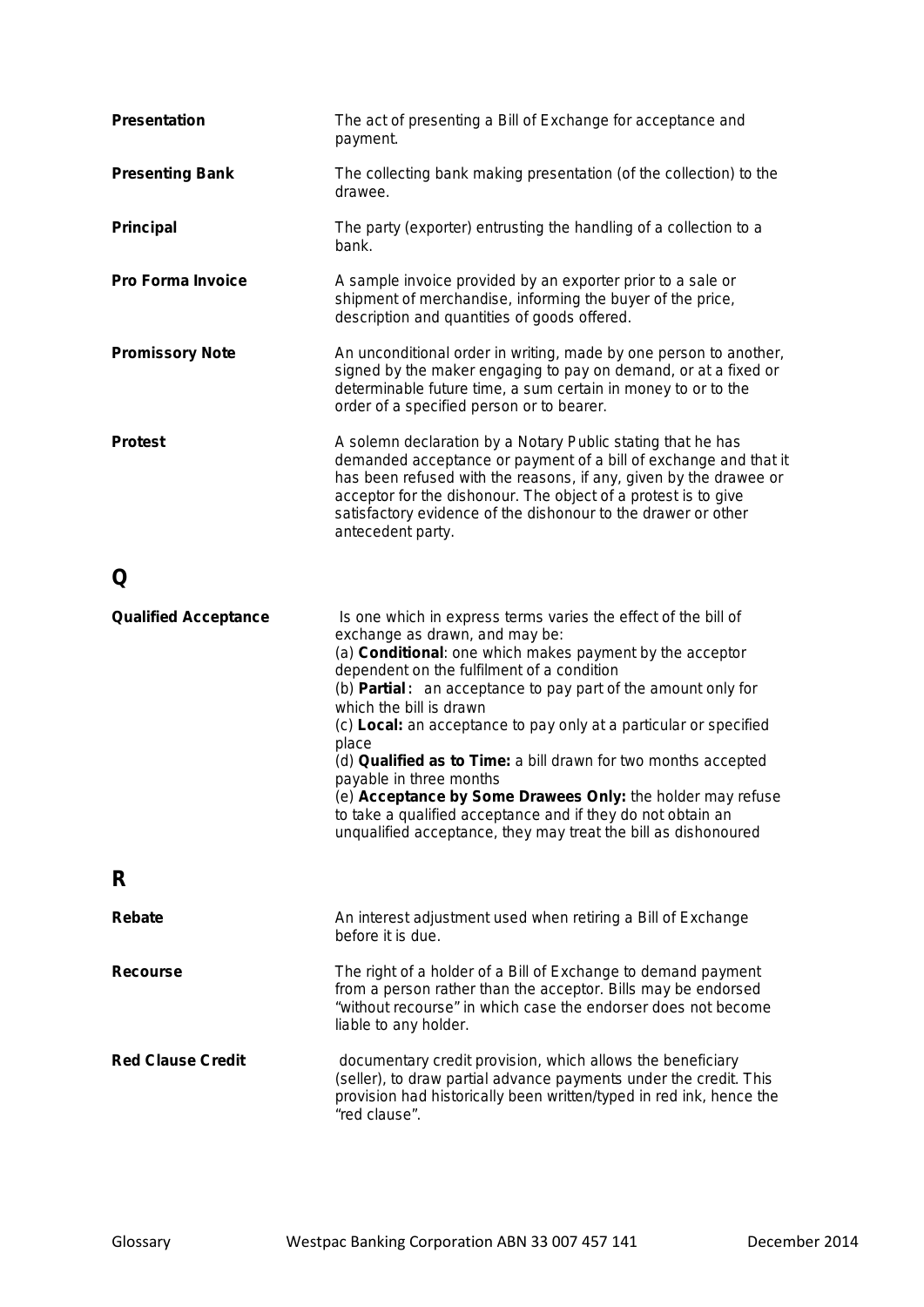| <b>Remittance - Documents</b><br><b>Against Acceptance</b><br>[Rem D/A] | An advance facility similar to Rem D/P except that the bill of<br>exchange allows for term payment and accompanying documents<br>may be released on acceptance of the bill - see Documents<br>Against Acceptance.                                                                                                                               |
|-------------------------------------------------------------------------|-------------------------------------------------------------------------------------------------------------------------------------------------------------------------------------------------------------------------------------------------------------------------------------------------------------------------------------------------|
| <b>Remittance - Documents</b><br><b>Against Payment</b><br>[Rem D/P]    | An advance facility which provides for negotiation or purchases of<br>bills of exchange (sight) drawn outside documentary credits and<br>where accompanying documents are to be released on payment<br>of the bill overseas - see Documents Against Payment.                                                                                    |
| <b>Remitting Bank</b>                                                   | Under documentary collections the bank to which the principal<br>(exporter) has entrusted the handling of a collection.                                                                                                                                                                                                                         |
| <b>Retention of Title Clause</b>                                        | A contract clause whereby a seller declares his intention to retain<br>title or ownership over the contract goods until payment by the<br>buyer is completed.                                                                                                                                                                                   |
| <b>Retire (a Bill of Exchange)</b>                                      | To pay, or take up before maturity, usually under rebate and thus<br>withdraw (or retire) a bill from circulation.<br>If a bill is retired by the acceptor, the bill is discharged in the same<br>way as upon payment at maturity.                                                                                                              |
| <b>Revaluation</b>                                                      | An upward change in the official parity of an exchange rate from<br>that which it was previously set.                                                                                                                                                                                                                                           |
| <b>Revolving Credit</b>                                                 | A documentary credit which, after notice of drawing against it is<br>received by the issuing bank, the balance available for drawing<br>again reverts back or "revolves" to its original amount, providing<br>the credit has not expired in the meantime.                                                                                       |
| <b>Rollover</b>                                                         | The extension of a maturing foreign exchange transaction or the<br>extension of a maturing currency deposit/loan.                                                                                                                                                                                                                               |
| S                                                                       |                                                                                                                                                                                                                                                                                                                                                 |
| Sea Waybill                                                             | Transport document for marine shipments serving as evidence of<br>contract of carriage and as a receipt for the goods. It is not a<br>document of title.                                                                                                                                                                                        |
| <b>Shading</b>                                                          | A request to narrow, or close up, the spread or margin between<br>foreign currency buying and selling rates of exchange.                                                                                                                                                                                                                        |
| <b>Shipper</b>                                                          | The party (exporter or importer) who enters into a contract of<br>carriage for the international transport of goods.                                                                                                                                                                                                                            |
| <b>Shipping Documents</b>                                               | Documents often attached to bills of exchange payable overseas.<br>The basic documents usually consist of:<br>• Invoices<br>• Insurance policy<br>• Bill of Lading/Sea Waybill/Air Waybill/Air Consignment note<br>Others may include:<br>• Certificate of origin<br>• Certificate of quality<br>• Veterinary certificate<br>• Consular invoice |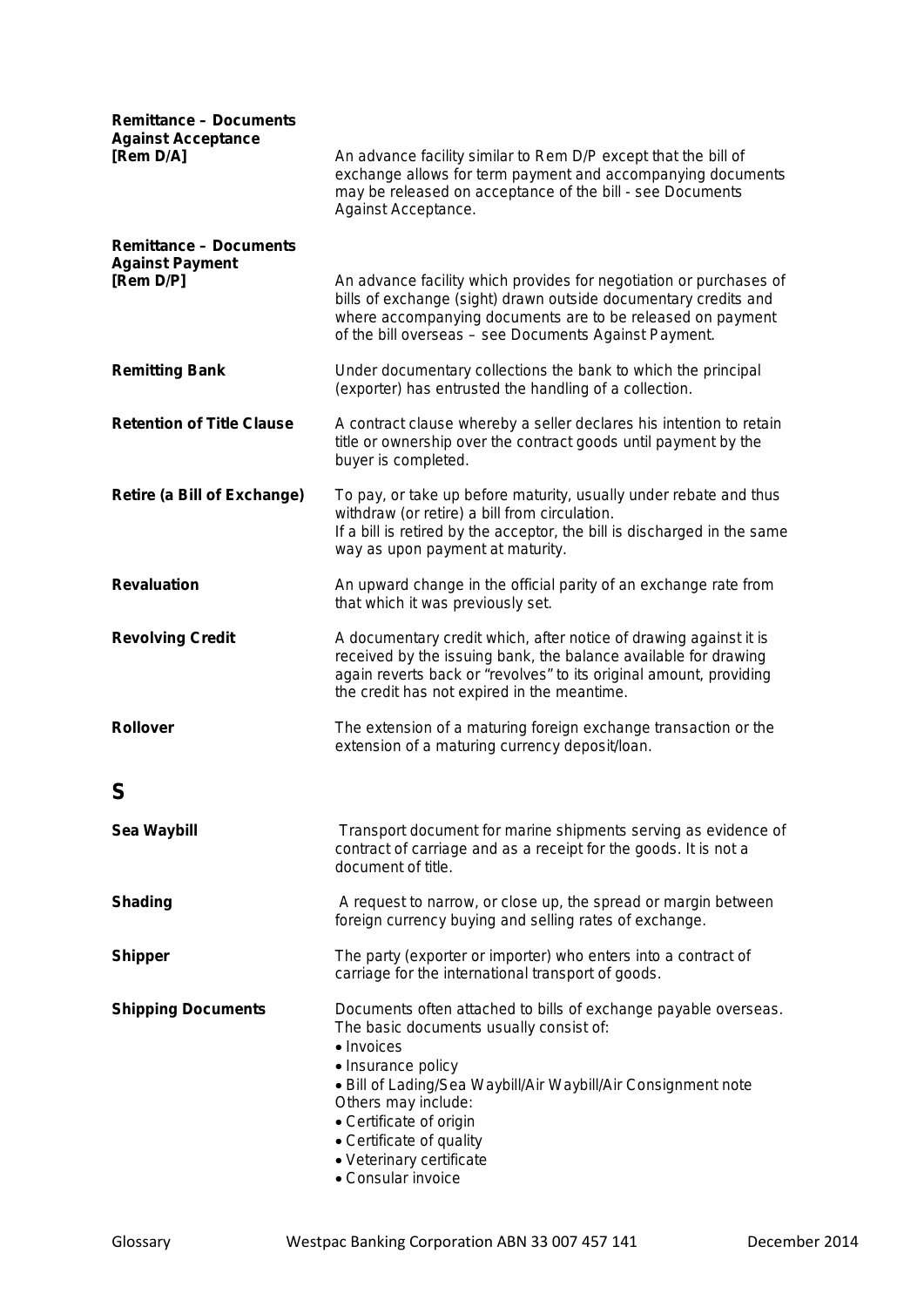|                                 | • Weight certificate<br>• Inspection certificate<br>• Packing list                                                                                                                                                                                                                     |
|---------------------------------|----------------------------------------------------------------------------------------------------------------------------------------------------------------------------------------------------------------------------------------------------------------------------------------|
| <b>Sight Bill</b>               | A Bill of Exchange payable at sight is treated as being payable by<br>the drawee on presentation or on demand.                                                                                                                                                                         |
| <b>Smart Forward Contracts</b>  | A Smart Forward Contract enables both importers and exporters<br>to protect themselves against adverse movements in exchange<br>rates, while providing some potential for them to benefit from<br>favourable movements in exchange rates. - see Westpac<br><b>Banking Corporation.</b> |
| <b>Sola Draft</b>               | A single Bill of Exchange as distinguished from one in a set, the<br>latter being marked as "First of Exchange" and the former "Sola of<br>Exchange".                                                                                                                                  |
| <b>Spot Exchange</b>            | Foreign exchange bought and sold for immediate delivery. In<br>practice, almost invariably for delivery two business days after the<br>conclusion of the deal.                                                                                                                         |
| <b>Standby Letter of Credit</b> | A form of guarantee such as a demand guarantee. Used as<br>security for a contingent event i.e. an importer failing to honour the<br>exporter's invoices under open account - the importer claims<br>against the standby letter of credit.                                             |
| <b>Swap</b>                     | An agreement where one party provides foreign currency or local<br>currency to another in a spot transaction while at the same time<br>entering into a contract to repurchase the currency at some future<br>time.                                                                     |
| <b>SWIFT</b>                    | Society for Worldwide Inter-bank Financial Telecommunications -<br>organisation providing international electronic funds transfer and<br>messaging system used by most major banks.                                                                                                    |
| Τ                               |                                                                                                                                                                                                                                                                                        |
| <b>Tender Bond / Guarantee</b>  | A guarantee provided by a company responding to an<br>international invitation to submit bids or tenders. The tender bond<br>is required to discourage frivolous bids and ensures that the<br>winning bidder will execute the contract.                                                |
| Tenor (of a Bill of Exchange)   | The period for which a bill is drawn e.g. sight, 30 days after date<br>etc.                                                                                                                                                                                                            |
| TEU                             | Twenty-foot equivalent units. A means of measuring the carrying<br>capacity of container ships. A 2000 TEU capable ship is capable<br>of carrying 2000 standard containers.                                                                                                            |
| <b>Through Bill of Lading</b>   | A Bill of Lading issued to cover transport by at least two<br>successive modes of transport - see Multimodal Transport Bill of<br>Lading.                                                                                                                                              |
| <b>TT Club</b>                  | Through Transport Club - London based mutual, which provides<br>insurance services to over two thirds of the world's container fleet<br>plus port and terminal operators.                                                                                                              |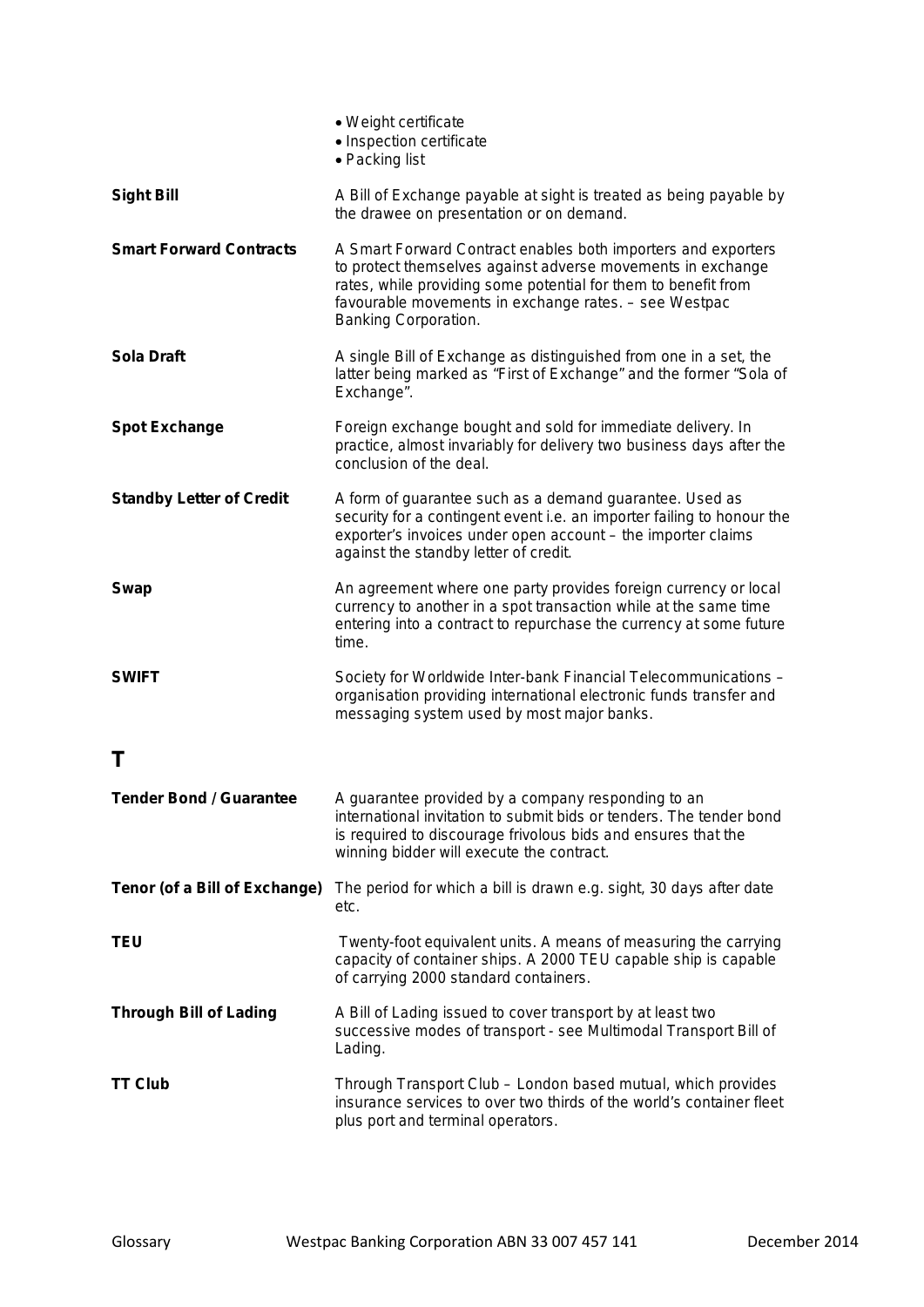| <b>Trade Finance</b>            | The term "Trade Finance" may simply be described as finance for<br>working capital. The main distinguishing feature about trade<br>finance is that it relates to the movement, purchase and/or sale of<br>goods, services and "know-how" and it applies to international<br>trade, therefore, foreign currencies and exchange risks can be<br>involved - see Westpac Banking Corporation. |
|---------------------------------|-------------------------------------------------------------------------------------------------------------------------------------------------------------------------------------------------------------------------------------------------------------------------------------------------------------------------------------------------------------------------------------------|
| <b>Transferable Credit</b>      | A documentary credit under which the bank called upon to effect<br>payment or acceptance, or to any bank entitled to effect<br>negotiation, makes the credit available in whole or in part to one<br>or more third parties (second beneficiaries).                                                                                                                                        |
| U                               |                                                                                                                                                                                                                                                                                                                                                                                           |
| <b>UCP 600</b>                  | Uniform Customs and Practice for Documentary Credits, ICC<br>Publication No. 600, the set of rules that govern international<br>documentary credit practice - see ICC.                                                                                                                                                                                                                    |
| <b>UNCITRAL</b>                 | United Nations Commission on International Trade Law - UN<br>agency based in Vienna, specialising in the development of model<br>legal instruments and conventions in the area of international<br>trade law.                                                                                                                                                                             |
| <b>Unfair Calling Insurance</b> | Insurance coverage to protect principals who have issued demand<br>guarantees, bonds or standby letters of credit against unfair or<br>abusive call of the bond/guarantee. - see EFIC.                                                                                                                                                                                                    |
| <b>Usance Draft</b>             | Term draft, a written demand for payment which comes due at a<br>specified future date.                                                                                                                                                                                                                                                                                                   |
| <b>URC 522</b>                  | Uniform Rules for Collections, ICC Publication No. 522, the set of<br>rules that govern collections practice - see ICC.                                                                                                                                                                                                                                                                   |
| V                               |                                                                                                                                                                                                                                                                                                                                                                                           |
| <b>Value Date</b>               | The date on which foreign exchanges bought and sold have to be<br>delivered and the prices payable for them in local currency have to<br>be paid. Also, date entry to an account becomes effective and<br>subject to interest.                                                                                                                                                            |
| <b>Vostro Account</b>           | A bank account held by a foreign correspondent of the local bank<br>with that bank, in the local currency.                                                                                                                                                                                                                                                                                |
| W                               |                                                                                                                                                                                                                                                                                                                                                                                           |
| <b>Warehouse to Warehouse</b>   | Insurance coverage of international cargo from exporter's<br>warehouse to importer's warehouse.                                                                                                                                                                                                                                                                                           |
| Waybill                         | A non-negotiable transport document, issued for either ocean<br>transport (sea waybill) or air transport (air waybill).                                                                                                                                                                                                                                                                   |
| <b>Without Recourse</b>         | The purchase and discounting of trade documentation issued by<br>an exporter under, and in full compliance with the terms of a<br>documentary credit with the negotiating bank's sole recourse to<br>the documentary credit issuer.                                                                                                                                                       |